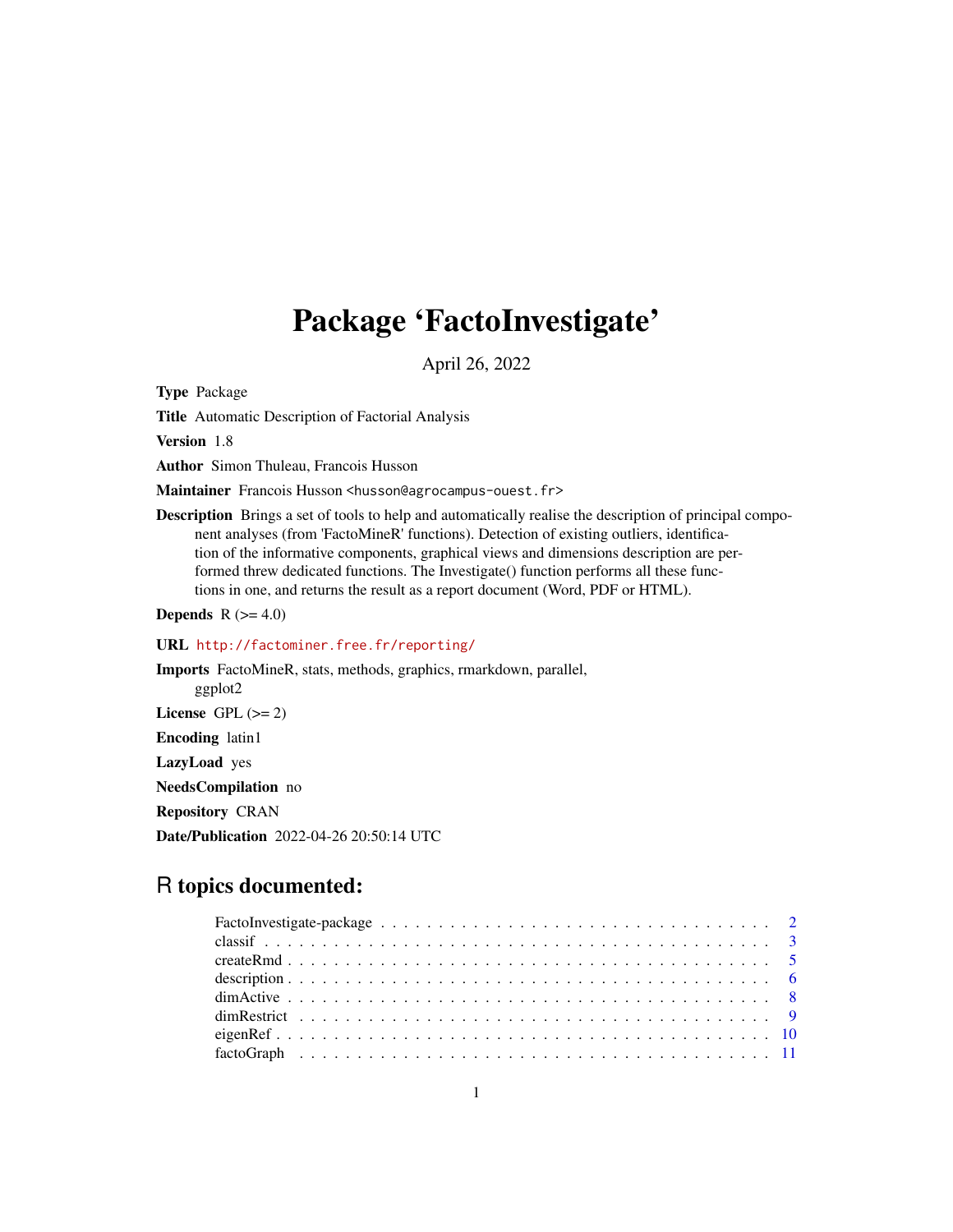<span id="page-1-0"></span>

| Index | 34 |
|-------|----|
|       |    |
|       |    |
|       |    |
|       |    |
|       |    |
|       |    |
|       |    |
|       |    |
|       |    |
|       |    |
|       |    |
|       |    |
|       |    |
|       |    |

FactoInvestigate-package

*Automatic Description of Factorial Analysis*

# Description

Brings a set of tools to help and automatically realise the description of principal component analyses (from 'FactoMineR' functions). Detection of existing outliers, identification of the informative components, graphical views and dimensions description are performed threw dedicated functions. The Investigate() function performs all these functions in one, and returns the result as a report document (Word, PDF or HTML).

# Details

The DESCRIPTION file:

| Package:         | FactoInvestigate                                                                                                              |
|------------------|-------------------------------------------------------------------------------------------------------------------------------|
| Type:            | Package                                                                                                                       |
| Title:           | Automatic Description of Factorial Analysis                                                                                   |
| Version:         | 1.8                                                                                                                           |
| Author:          | Simon Thuleau, Francois Husson                                                                                                |
| Maintainer:      | Francois Husson <husson@agrocampus-ouest.fr></husson@agrocampus-ouest.fr>                                                     |
|                  | Description: Brings a set of tools to help and automatically realise the description of principal component analyses (from 'F |
| Depends:         | $R (= 4.0)$                                                                                                                   |
| URL:             | http://factominer.free.fr/reporting/                                                                                          |
| Imports:         | FactoMineR, stats, methods, graphics, rmarkdown, parallel, ggplot2                                                            |
| License:         | $GPL (= 2)$                                                                                                                   |
| Encoding: latin1 |                                                                                                                               |
| LazyLoad: yes    |                                                                                                                               |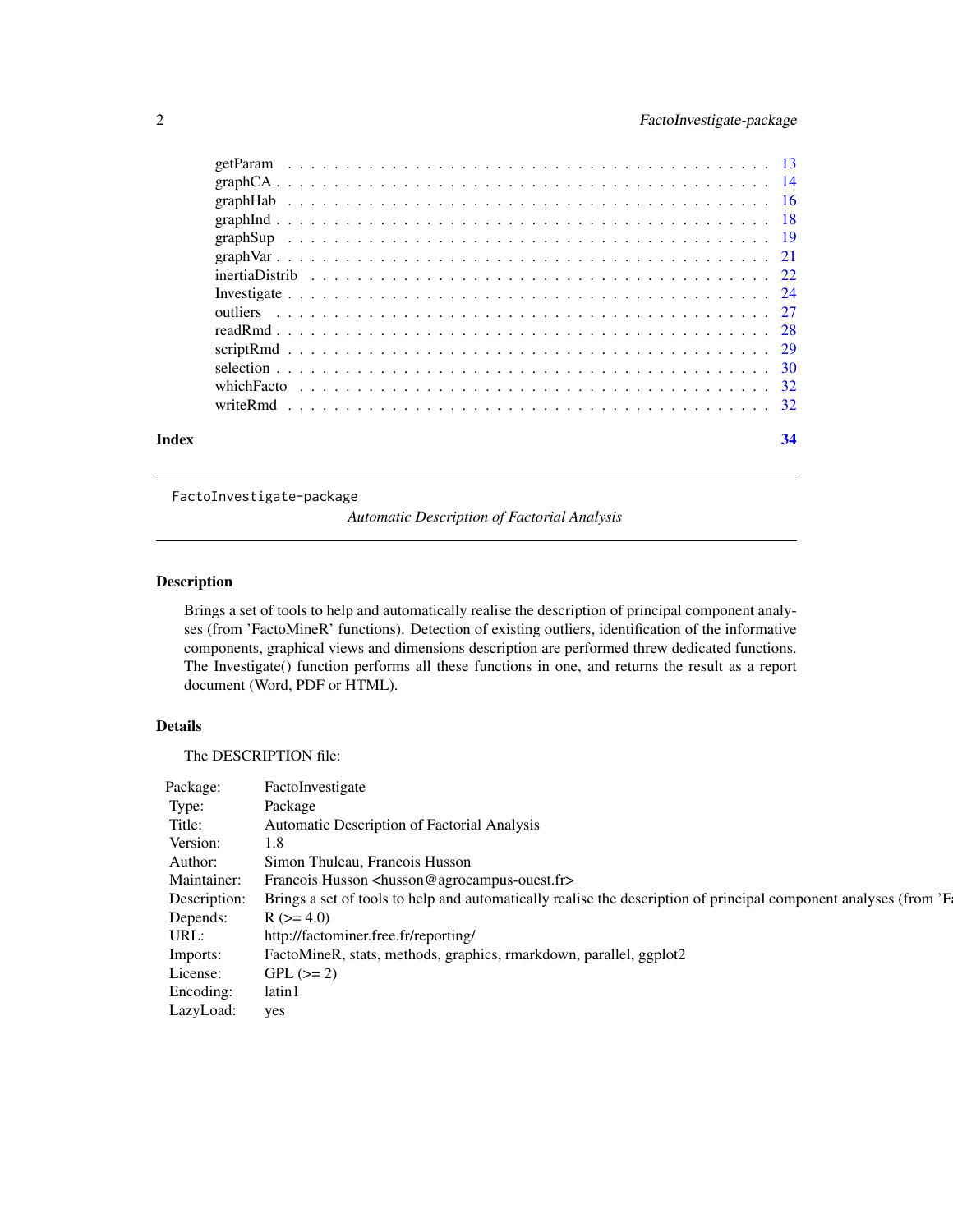#### <span id="page-2-0"></span> $\alpha$  classif  $\beta$  3

Index of help topics:

FactoInvestigate-package

|                | Automatic Description of Factorial Analysis |
|----------------|---------------------------------------------|
| Investigate    | Resume factorial Analysis                   |
| classif        | Classification description                  |
| createRmd      | Create Rmarkdown file                       |
| description    | Factorial dimensions description            |
| dimActive      | Number of active dimensions                 |
| dimRestrict    | Significant dimensions identification       |
| eigenRef       | Reference eigen value                       |
| factoGraph     | Factorial graphs                            |
| getParam       | Factorial parameters                        |
| graphCA        | Correspondance Analysis factor map          |
| graphHab       | Colored factor graph                        |
| graphInd       | Individuals factor map                      |
| graphSup       | Supplementary variables factor map          |
| graphVar       | Variables factor map                        |
| inertiaDistrib | Inertia distribution analysis               |
| outliers       | Outliers detection                          |
| readRmd        | Read Rmarkdown file                         |
| scriptRmd      | File script                                 |
| selection      | Graphical elements selection                |
| whichFacto     | Analysis class                              |
| writeRmd       | Write Rmarkdown file                        |
|                |                                             |

An overview of how to use the package, including the most important functions

# Author(s)

Simon Thuleau, Francois Husson

Maintainer: Francois Husson <husson@agrocampus-ouest.fr>

# See Also

[FactoMineR](#page-0-0)

<span id="page-2-1"></span>classif *Classification description*

#### Description

Realise the hierachical ascending classification ([HCPC](#page-0-0) function) of the individuals (or rows) and describe the specifications of each cluster.

#### Usage

```
classif(res, file = "", dim = 1:2, nclust = -1, selec = "contrib", coef = 1,
      mmax = 10, mmax = 10, figure.title = "Figure", graph = TRUE, options = NULL)
```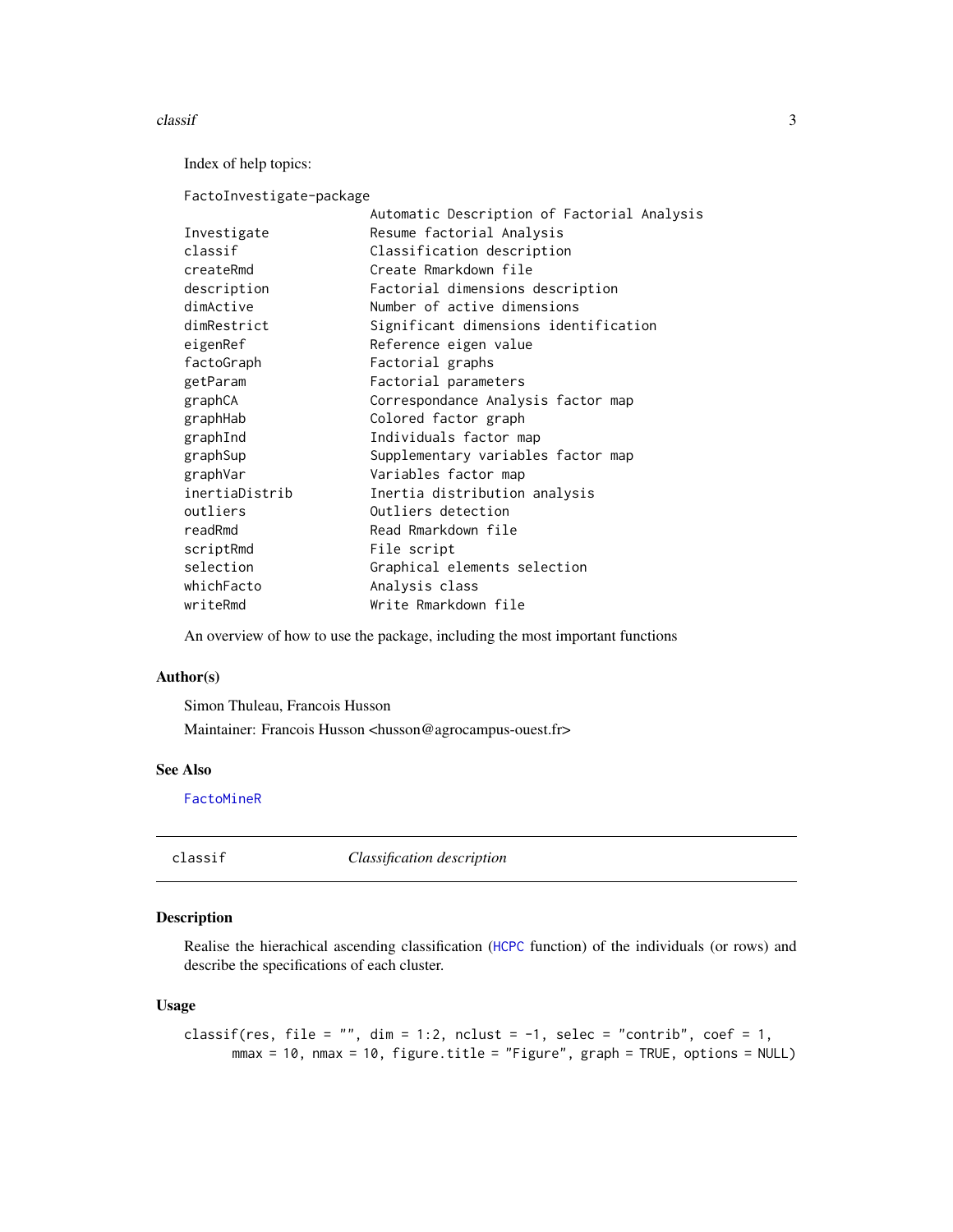#### <span id="page-3-0"></span>**Arguments**

| an object of class PCA, CA or MCA.                                                                                                                                                                                                                                            |
|-------------------------------------------------------------------------------------------------------------------------------------------------------------------------------------------------------------------------------------------------------------------------------|
| the file path where to write the description in Rmarkdown langage. If not speci-<br>fied, the description is written in the console.                                                                                                                                          |
| a 2 dimensional numerical vector giving the factorial dimensions to describe (by<br>default the first plane).                                                                                                                                                                 |
| an integer forcing the number of clusters desired. The value -1 return the clus-<br>tering evaluated as the most appropriate (default).                                                                                                                                       |
| the selection criterion of individuals to plot on the graph.                                                                                                                                                                                                                  |
| a numerical coefficient to adjust the selection rule (exemple : if equals 2, the<br>threshold is 2 times higher, and thus more restrictive)                                                                                                                                   |
| an integer giving the maximum number of individuals to illustrate each cluster<br>(by defaut $10$ ).                                                                                                                                                                          |
| an integer giving the maximum number of variables to illustrate each cluster (by<br>defaut 10.                                                                                                                                                                                |
| the text label to add before graph title.                                                                                                                                                                                                                                     |
| a boolean : if TRUE, the graph is ploted into the console.                                                                                                                                                                                                                    |
| a character string that gives the output options for the figures. If NULL, options="r,<br>echo = FALSE, $fig.align = 'center', fig.height = 3.5, fig.width = 5.5"$<br>for linuw and Mac and options=" $r$ , echo = FALSE, fig.height = 3.5, fig.width<br>$= 5.5"$ for Windows |
|                                                                                                                                                                                                                                                                               |

#### Details

The selec argument is used in order to select a part of the individuals that are drawn and described. For example, you can use either :

- selec = 1:5 then the individuals numbered 1 to 5 are drawn.

- selec = c("name1", "name5") then the individuals named name1 and name5 are drawn.

- selec = "contrib 10" then the 10 active or illustrative individuals that have the highest contribution on the 2 dimensions of the plane are drawn.

- selec = "contrib" then the optimal number of active or illustrative individuals that have the highest contribution on the 2 dimensions of the plane are drawn.

- selec = "cos2 5" then the 5 active or illustrative individuals that have the highest cos2 on the 2 dimensions of the plane are drawn.

- selec = "cos2  $\theta$ .8" then the active or illustrative individuals that have a cos2 higher to  $\theta$ .8 on the plane are drawn.

- selec = "cos2" then the optimal number of active or illustrative individuals that have the highest cos2 on the 2 dimensions of the plane are drawn.

The coef argument is used in order to adjust the selection of the individuals when based on selec = "contrib" or selec = "cos2". For example :

- if coef = 2, the threshold is 2 times higher, and thus 2 times more restrictive.

- if coef = 0.5, the threshold is 2 times lower, and thus 2 times less restrictive.

#### Value

res.hcpc the result of the [HCPC](#page-0-0) function on the dimensions specified.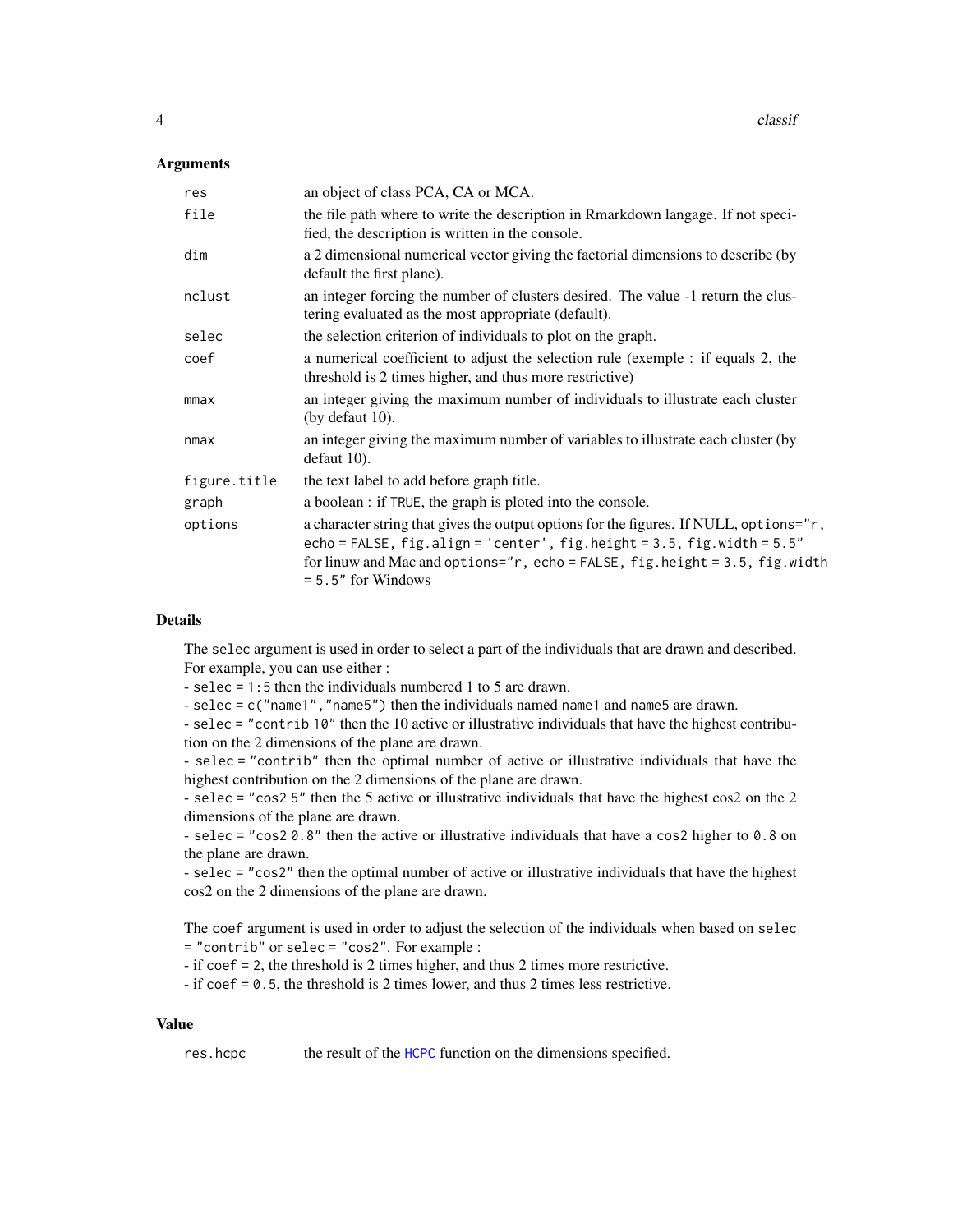#### <span id="page-4-0"></span>createRmd 5

# Author(s)

Simon Thuleau and Francois Husson

# See Also

[description](#page-5-1)

# Examples

```
## Not run:
data(decathlon)
res.pca = PCA(decathlon, quanti.sup = c(11:12), quali.sup = c(13), graph = FALSE)
classif(res.pca, file = "PCA.Rmd")
data(children)
res.ca = CA(children, row.sup = 15:18, col.sup = 6:8, graph = FALSE)
classif(res.ca, file = "CA.Rmd")
data(tea)
res.mca = MCA(tea, quanti.sup = 19,quali.sup = 20:36, graph = FALSE)
classif(res.mca, file = "MCA.Rmd")
## End(Not run)
```
<span id="page-4-1"></span>

| createRmd | Create Rmarkdown file |
|-----------|-----------------------|
|-----------|-----------------------|

# Description

Intialise a Rmarkdown file in which to write the results of the package functions.

# Usage

```
createRmd(res, analyse = "PCA", file = "",
          document = c("word_document", "pdf_document", "html_document"))
```

| res      | an object of class PCA, CA or MCA.                                                                                                                                                              |
|----------|-------------------------------------------------------------------------------------------------------------------------------------------------------------------------------------------------|
| analyse  | A character string corresponding to the method for which the Rmd is created                                                                                                                     |
| file     | the file path where to write the description in Rmarkdown langage. If the file al-<br>ready exists, its content is overwritten. If not specified, the description is written<br>in the console. |
| document | a character vector giving the document format desired between "word_document",<br>"pdf_document" and "html_document".                                                                           |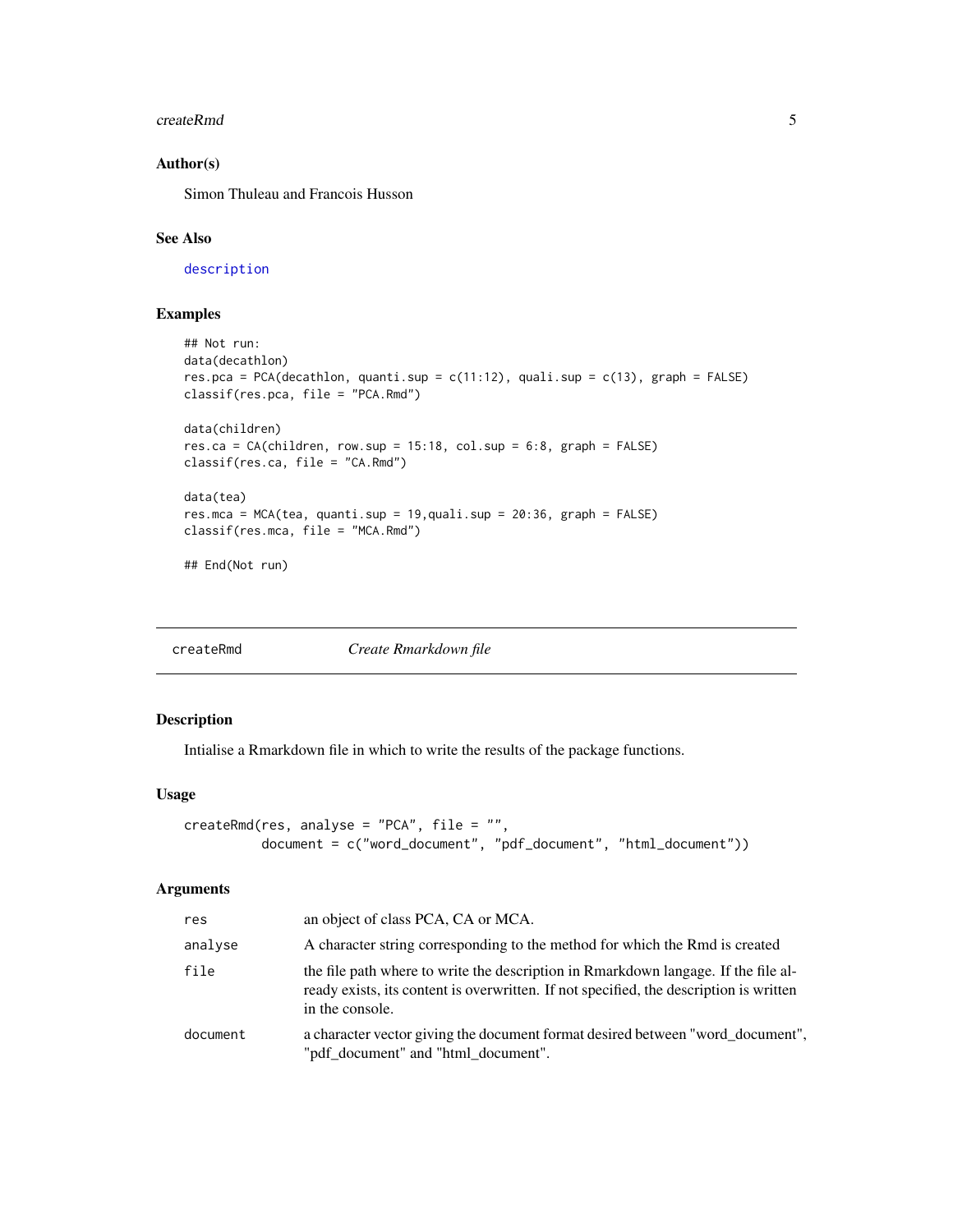#### <span id="page-5-0"></span>Author(s)

Simon Thuleau and Francois Husson

#### See Also

[writeRmd](#page-31-1), [readRmd](#page-27-1)

# Examples

```
## Not run:
data(decathlon)
res.pca = PCA(decathlon, quanti.sup = c(11:12), quali.sup = c(13), graph = FALSE)
createRmd(res.pca, file = "PCA.Rmd", document = "pdf_document")
data(children)
res.ca = CA(children, row.sup = 15:18, col.sup = 6:8, graph = FALSE)
createRmd(res.ca, file = "CA.Rmd", document = "html_document")
data(tea)
res.mca = MCA(tea, quanti.sup = 19,quali.sup = 20:36, graph = FALSE)
createRmd(res.mca, file = "MCA.Rmd", document = c("word_document", "pdf_document"))
## End(Not run)
```
<span id="page-5-1"></span>

| description | <b>Factorial dimensions description</b> |
|-------------|-----------------------------------------|
|             |                                         |

# Description

Describe a couple of dimensions, giving the individuals specific to each dimension, and the variables that characterize each group of individuals.

#### Usage

```
description(res, file = "", dim = 1:2, desc = dim, Iselec = "contrib",
              Vselec = "cos2", Rselec = "cos2", Cselec = "cos2", Icoef = 1,
              V\text{coef} = 1, R\text{coef} = 1, C\text{coef} = 1, m\text{max} = 10, n\text{max} = 10)
```

| res  | an object of class PCA, CA or MCA.                                                                                                  |
|------|-------------------------------------------------------------------------------------------------------------------------------------|
| file | the file path where to write the description in Rmarkdown language. If not<br>specified, the description is written in the console. |
| dim  | a 2 dimensional numerical vector giving the factorial dimensions to use for the<br>representation (by default the first plane).     |
| desc | a 2 dimensional numerical vector giving the factorial dimensions to describe (by<br>default the dim value).                         |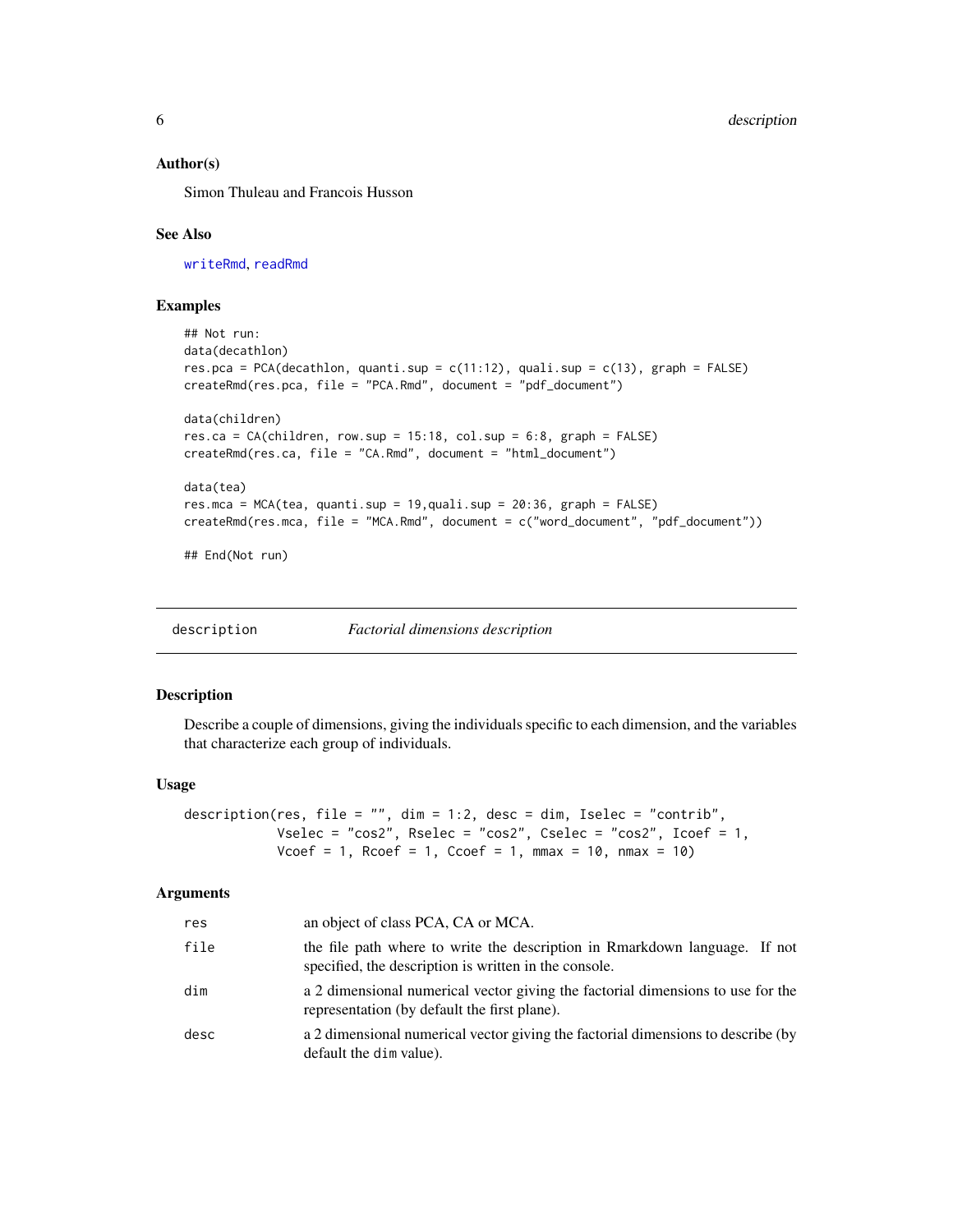#### <span id="page-6-0"></span>description **7**

| Iselec | the individuals to select; see the details section.                                                             |
|--------|-----------------------------------------------------------------------------------------------------------------|
| Vselec | the variables to select; see the details section.                                                               |
| Rselec | the rows to select (for a CA res object); see the details section.                                              |
| Cselec | the columns to select (for a CA res object); see the details section.                                           |
| Icoef  | a numerical coefficient to adjust the individuals selection rule; see the details<br>section.                   |
| Vcoef  | a numerical coefficient to adjust the variables selection rule; see the details sec-<br>tion.                   |
| Rcoef  | a numerical coefficient to adjust the rows selection rule (for a CA res object);<br>see the details section.    |
| Ccoef  | a numerical coefficient to adjust the columns selection rule (for a CA res object);<br>see the details section. |
| mmax   | an integer giving the maximum number of individuals to illustrate each cluster<br>(by default $10$ ).           |
| nmax   | an integer giving the maximum number of variables to illustrate each cluster (by<br>default 10).                |

#### Details

The Iselec argument (respectively Vselec, Rselec or Cselec) is used in order to select a part of the elements that are drawn and described. For example, you can use either :

- Iselec = 1:5 then the individuals (respectively the variables, the rows or the columns) numbered 1 to 5 are drawn.

- Iselec = c("name1","name5") then the individuals (respectively the variables, the rows or the columns) named name1 and name5 are drawn.

- Iselec = "contrib 10" then the 10 active or illustrative individuals (respectively the variables, the rows or the columns) that have the highest contribution on the 2 dimensions of the plane are drawn.

- Iselec = "contrib" then the optimal number of active or illustrative individuals (respectively the variables, the rows or the columns) that have the highest contribution on the 2 dimensions of the plane are drawn.

- Iselec = "cos2 5" then the 5 active or illustrative individuals (respectively the variables, the rows or the columns) that have the highest cos2 on the 2 dimensions of the plane are drawn.

- Iselec = "cos2 0.8" then the active or illustrative individuals (respectively the variables, the rows or the columns) that have a cos2 higher to 0.8 on the plane are drawn.

- Iselec = "cos2" then the optimal number of active or illustrative individuals (respectively the variables, the rows or the columns) that have the highest cos2 on the 2 dimensions of the plane are drawn.

The Icoef argument (respectively Vcoef, Rcoef or Ccoef) is used in order to adjust the selection of the elements when based on Iselec = "contrib" or Iselec = "cos2". For example :

- if Icoef = 2, the threshold is 2 times higher, and thus 2 times more restrictive.

- if Icoef = 0.5, the threshold is 2 times lower, and thus 2 times less restrictive.

# Author(s)

Simon Thuleau and Francois Husson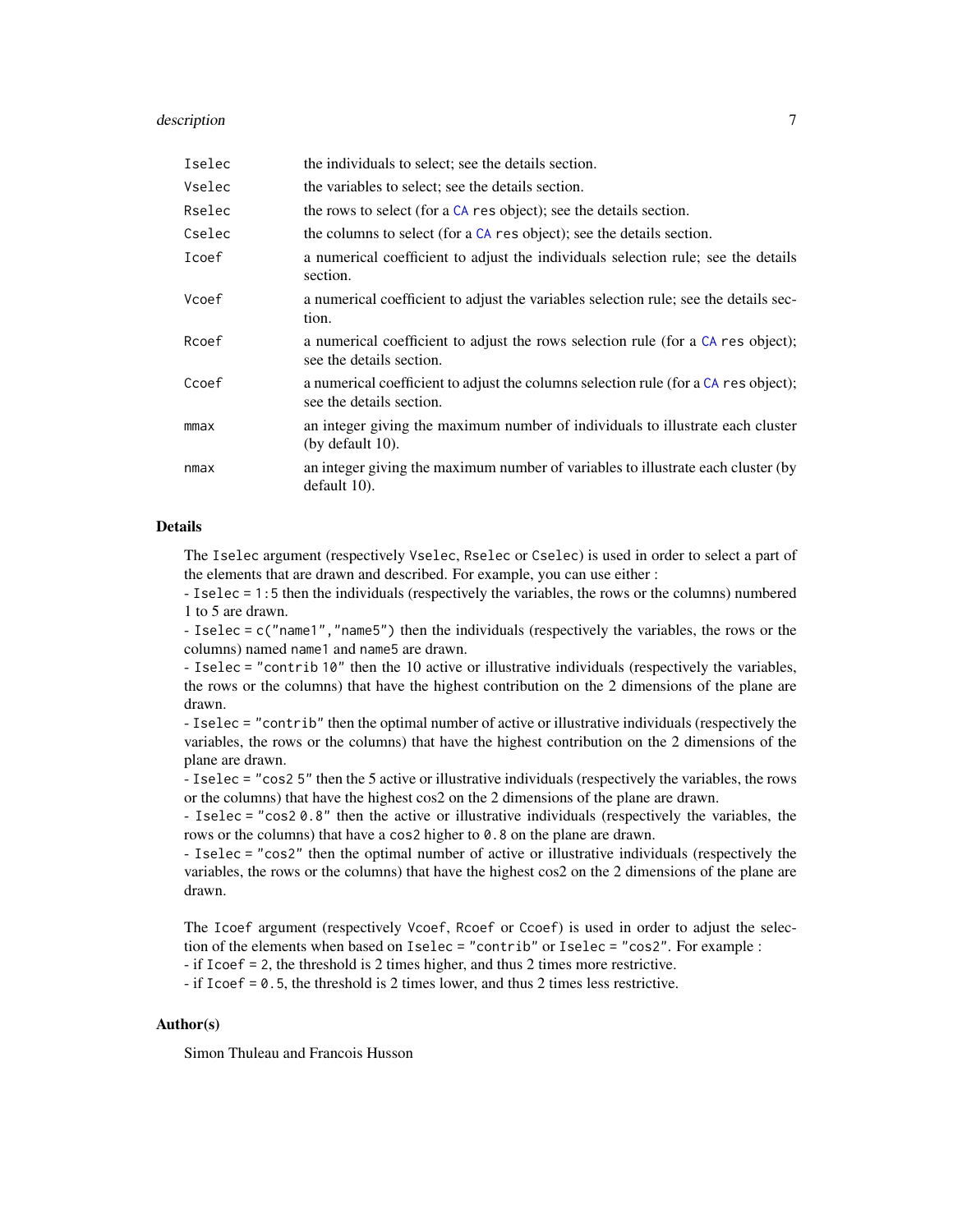# See Also

[classif](#page-2-1)

# Examples

```
## Not run:
require(FactoMineR)
data(decathlon)
res.pca = PCA(decathlon, quanti.sup = c(11:12), quali.sup = c(13), graph = FALSE)
description(res.pca, file = "PCA.Rmd", dim = 1:2)
```
## End(Not run)

dimActive *Number of active dimensions*

# Description

Give the number of active elements used to build the factorial analysis : individuals (or rows) and variables (or columns)

# Usage

dimActive(res)

#### Arguments

res an object of class PCA, CA or MCA.

#### Author(s)

Simon Thuleau and Francois Husson

# Examples

```
## Not run:
require(FactoMineR)
data(decathlon)
res.pca = PCA(decathlon, quanti.sup = c(11:12), quali.sup = c(13), graph = FALSE)
dimActive(res.pca)
```
## End(Not run)

<span id="page-7-0"></span>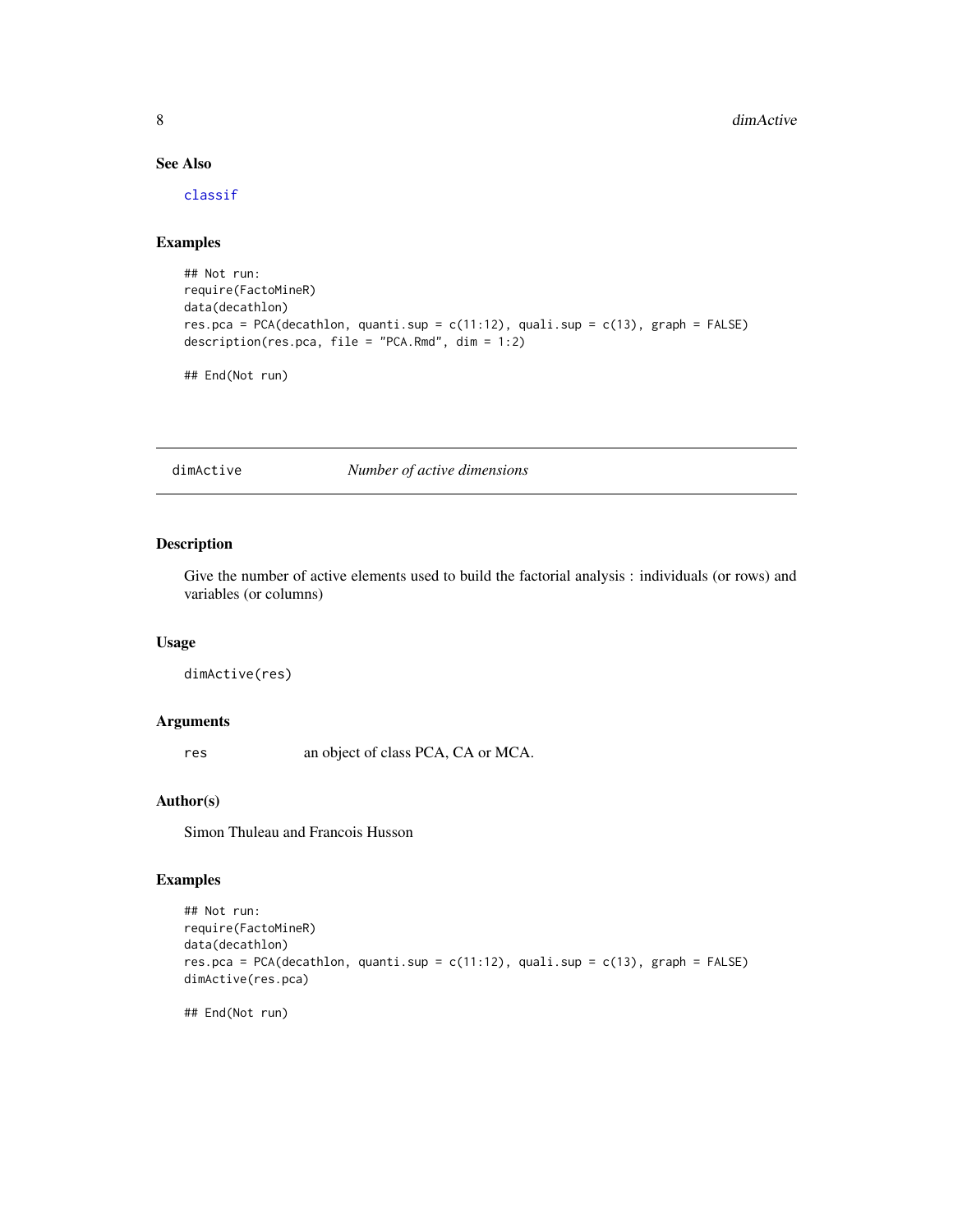<span id="page-8-1"></span><span id="page-8-0"></span>

# Description

Evaluate the number of significant dimensions in the data.

# Usage

dimRestrict(res, file = "", rand = NULL)

# Arguments

| res  | an object of class PCA, CA or MCA.                                                                                                         |
|------|--------------------------------------------------------------------------------------------------------------------------------------------|
| file | the file path where to write the function execution in Rmarkdown language. If<br>not specified, the description is written in the console. |
| rand | an optional vector of eigenvalues to compare the observation with. If NULL,<br>use the result of the eigenRef function for comparison.     |

# Value

| ncp | the number of significant dimensions. |
|-----|---------------------------------------|
|-----|---------------------------------------|

# Author(s)

Simon Thuleau and Francois Husson

# See Also

[eigenRef](#page-9-1), [inertiaDistrib](#page-21-1)

#### Examples

```
## Not run:
require(FactoMineR)
data(decathlon)
res.pca = PCA(decathlon, quanti.sup = c(11:12), quali.sup = c(13), graph = FALSE)
dimRestrict(res.pca, file = "PCA.Rmd")
```
## End(Not run)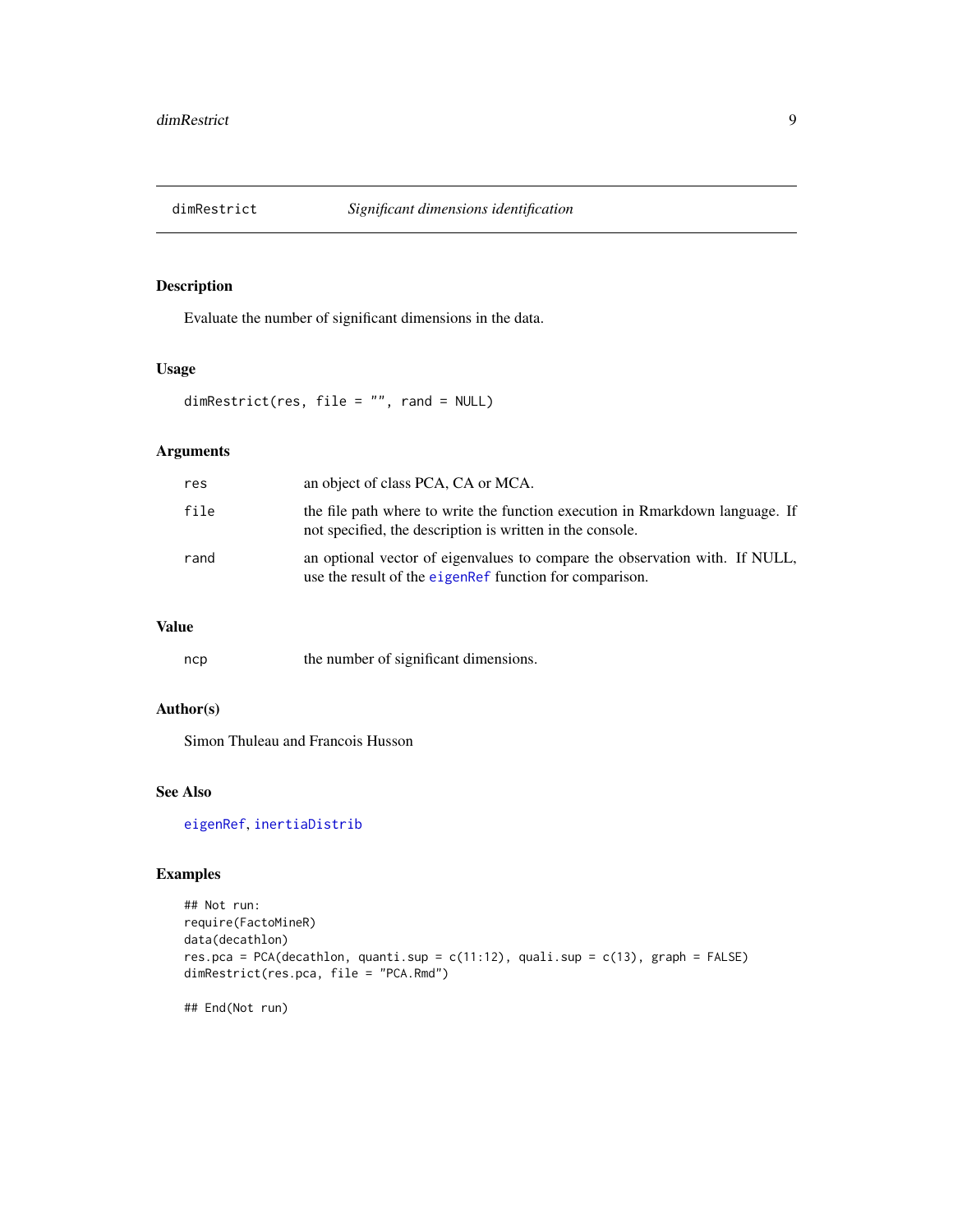<span id="page-9-1"></span><span id="page-9-0"></span>

# Description

Compute the eigen values of random datasets, with the hypothesis of independence.

#### Usage

eigenRef(res, dim = NULL,  $q = 0.95$ , time = "10000L", parallel = TRUE)

# Arguments

| res      | an object of class PCA, CA or MCA                                                                                                                                                                                                                                                          |
|----------|--------------------------------------------------------------------------------------------------------------------------------------------------------------------------------------------------------------------------------------------------------------------------------------------|
| dim      | a numerical vector giving the factorial dimensions for with to compute the eigen-<br>values calculation.                                                                                                                                                                                   |
| q        | the quantile of computed values to use as reference value (ie. the confidence<br>about the signification of dimensions)                                                                                                                                                                    |
| time     | a character indicating the loop condition. This string is made of a number and<br>a letter coupled. The number $X$ with letter $L$ means to compute $X$ datasets<br>exactly. The number X with letter s means to compute as many datasets as<br>possible during approximativley X seconds. |
| parallel | a boolean : if TRUE, the computation uses map reduce on the processor cores to<br>increase the performance. Useful for huge datasets                                                                                                                                                       |

# Value

| datasets | the number of random datasets simulated.           |
|----------|----------------------------------------------------|
| quantile | the quantile used for the reference definition.    |
| inertia  | the reference inertia for the dimensions declared. |

# Author(s)

Simon Thuleau and Francois Husson

# See Also

[dimRestrict](#page-8-1), [inertiaDistrib](#page-21-1)

# Examples

```
## Not run:
data(decathlon)
res.pca = PCA(decathlon, quanti.sup = c(11:12), quali.sup = c(13), graph = FALSE)
eigenRef(res.pca, q = 0.95, time = "10s")
```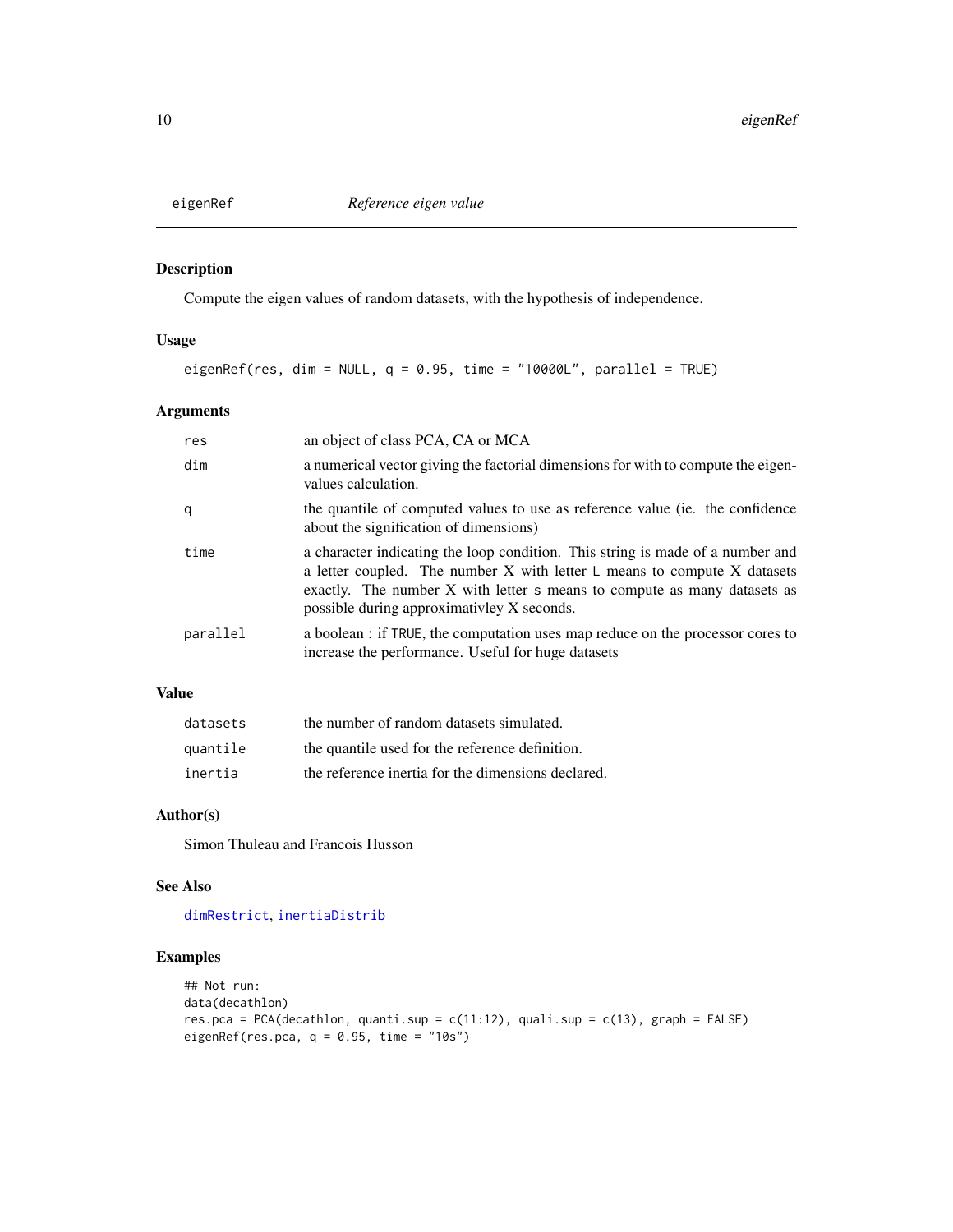# <span id="page-10-0"></span>factoGraph 11

```
data(children)
res.ca = CA(children, row.sup = 15:18, col.sup = 6:8, graph = FALSE)
eigenRef(res.ca, q = 0.99, time = "10000L")
data(tea)
res.mca = MCA(tea, quanti.sup = 19,quali.sup = 20:36, graph = FALSE)
eigenRef(res.mca, dim = 1:8, q = 0.90, time = "10s")
## End(Not run)
```
<span id="page-10-1"></span>factoGraph *Factorial graphs*

#### Description

Realise all optimised factorial graphs

# Usage

```
factoGraph(res, file = "", dim = 1:2, hab = NULL, ellipse = TRUE, Iselec = "contrib",
           Vselec = "cos2", Rselec = "cos2", Cselec = "cos2", Mselec = "cos2",
           Icoef = 1, Vcoef = 1, Rcoef = 1, Ccoef = 1, Mcoef = 1,
           figure.title = "Figure", graph = TRUE, cex = 0.7,
   codeGraphInd = NULL, codeGraphVar = NULL , codeGraphCA = NULL,
  options = NULL)
```

| res     | an object of class PCA, CA or MCA                                                                                                   |
|---------|-------------------------------------------------------------------------------------------------------------------------------------|
| file    | the file path where to write the description in Rmarkdown language. If not<br>specified, the description is written in the console. |
| dim     | a 2 dimensional numerical vector giving the factorial dimensions to use for the<br>representation (by default the first plane)      |
| hab     | a variable name or index to use to color the individuals (or rows) among the<br>variable categories.                                |
| ellipse | a boolean : if TRUE, ellipses are plotted with the coloration of individuals (or<br>rows).                                          |
| Iselec  | the individuals to select; see the details section                                                                                  |
| Vselec  | the variables to select; see the details section                                                                                    |
| Rselec  | the rows to select (for a $CA$ res object); see the details section                                                                 |
| Cselec  | the columns to select (for a $CA$ res object); see the details section                                                              |
| Mselec  | the supplementary variables to select; see the details section                                                                      |
| Icoef   | a numerical coefficient to adjust the individuals selection rule; see the details<br>section                                        |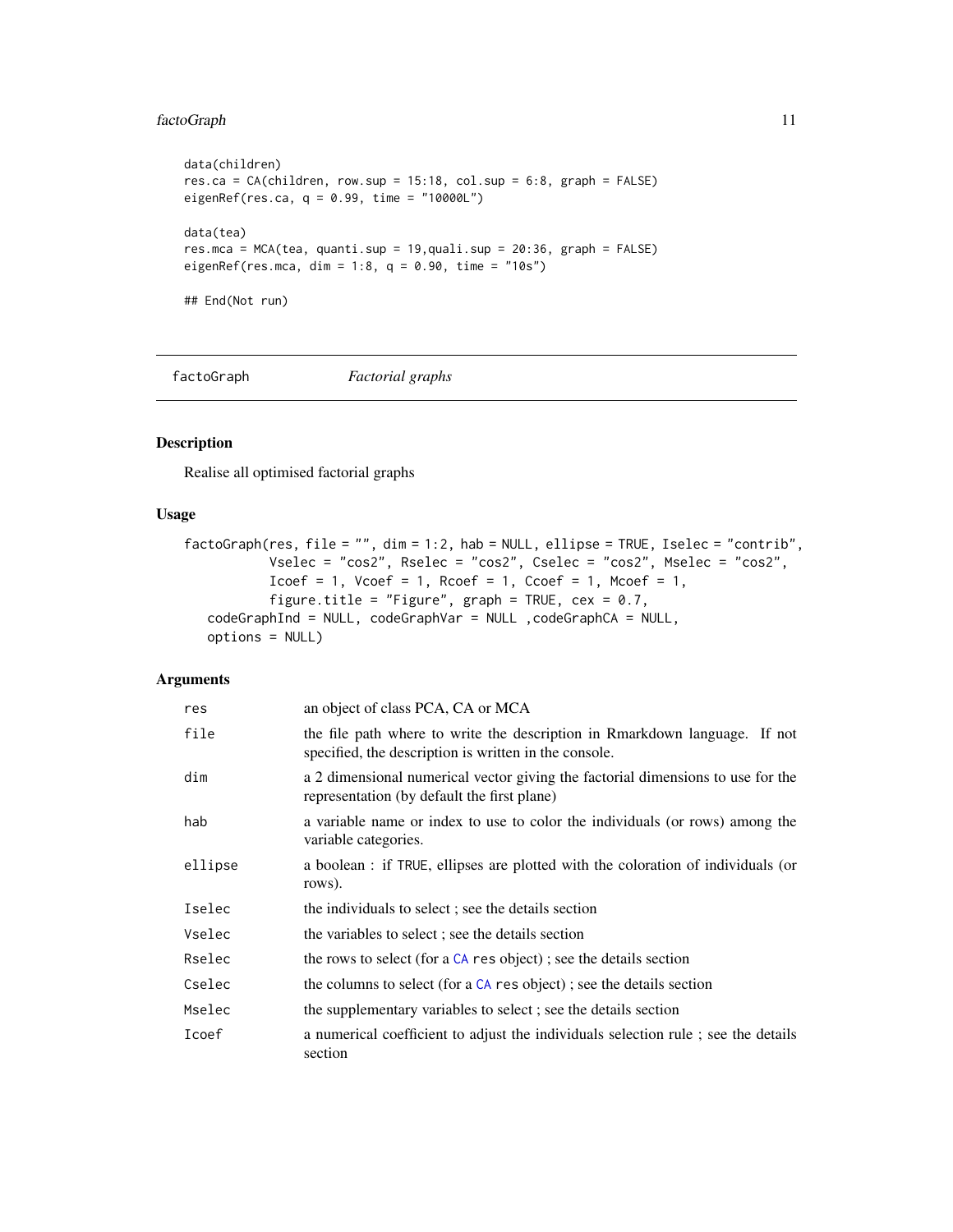<span id="page-11-0"></span>

| Vcoef        | a numerical coefficient to adjust the variables selection rule; see the details<br>section                                                                                                                                                                                             |
|--------------|----------------------------------------------------------------------------------------------------------------------------------------------------------------------------------------------------------------------------------------------------------------------------------------|
| Rcoef        | a numerical coefficient to adjust the rows selection rule (for a CA res object);<br>see the details section                                                                                                                                                                            |
| Ccoef        | a numerical coefficient to adjust the columns selection rule (for a CA res object)<br>; see the details section                                                                                                                                                                        |
| Mcoef        | a numerical coefficient to adjust the supplementary variables selection rule; see<br>the details section                                                                                                                                                                               |
| figure.title | the text label to add before graph title                                                                                                                                                                                                                                               |
| graph        | a boolean : if TRUE, graphs are plotted.                                                                                                                                                                                                                                               |
| cex          | an optional argument for the generic plot functions, used to adjust the size of the<br>elements plotted.                                                                                                                                                                               |
| codeGraphInd | a character string corresponding to the code to use for the individuals graph.                                                                                                                                                                                                         |
| codeGraphVar | a character string corresponding to the code to use for the variables graph.                                                                                                                                                                                                           |
| codeGraphCA  | a character string corresponding to the code to use for the CA graph.                                                                                                                                                                                                                  |
| options      | a character string that gives the output options fir the figures. If NULL, options="r,<br>echo = FALSE, $fig$ .align = 'center', $fig$ .height = 3.5, $fig$ .width = $5.5"$<br>for linux and Mac and options=" $r$ , echo = FALSE, fig.height = 3.5, fig.width<br>$= 5.5"$ for Windows |

#### Details

The Iselec argument (respectively Vselec, Rselec or Cselec) is used in order to select a part of the elements that are drawn and described. For example, you can use either :

- Iselec = 1:5 then the individuals (respectively the variables, the rows or the columns) numbered 1 to 5 are drawn.

- Iselec = c("name1","name5") then the individuals (respectively the variables, the rows or the columns) named name1 and name5 are drawn.

- Iselec = "contrib 10" then the 10 active or illustrative individuals (respectively the variables, the rows or the columns) that have the highest contribution on the 2 dimensions of the plane are drawn.

- Iselec = "contrib" then the optimal number of active or illustrative individuals (respectively the variables, the rows or the columns) that have the highest contribution on the 2 dimensions of the plane are drawn.

- Iselec = "cos2 5" then the 5 active or illustrative individuals (respectively the variables, the rows or the columns) that have the highest cos2 on the 2 dimensions of the plane are drawn.

- Iselec = "cos2 0.8" then the active or illustrative individuals (respectively the variables, the rows or the columns) that have a cos2 higher to 0.8 on the plane are drawn.

- Iselec = "cos2" then the optimal number of active or illustrative individuals (respectively the variables, the rows or the columns) that have the highest cos2 on the 2 dimensions of the plane are drawn.

The Icoef argument (respectively Vcoef, Rcoef or Ccoef) is used in order to adjust the selection of the elements when based on Iselec = "contrib" or Iselec = "cos2". For example :

- if Icoef = 2, the threshold is 2 times higher, and thus 2 times more restrictive.

- if Icoef = 0.5, the threshold is 2 times lower, and thus 2 times less restrictive.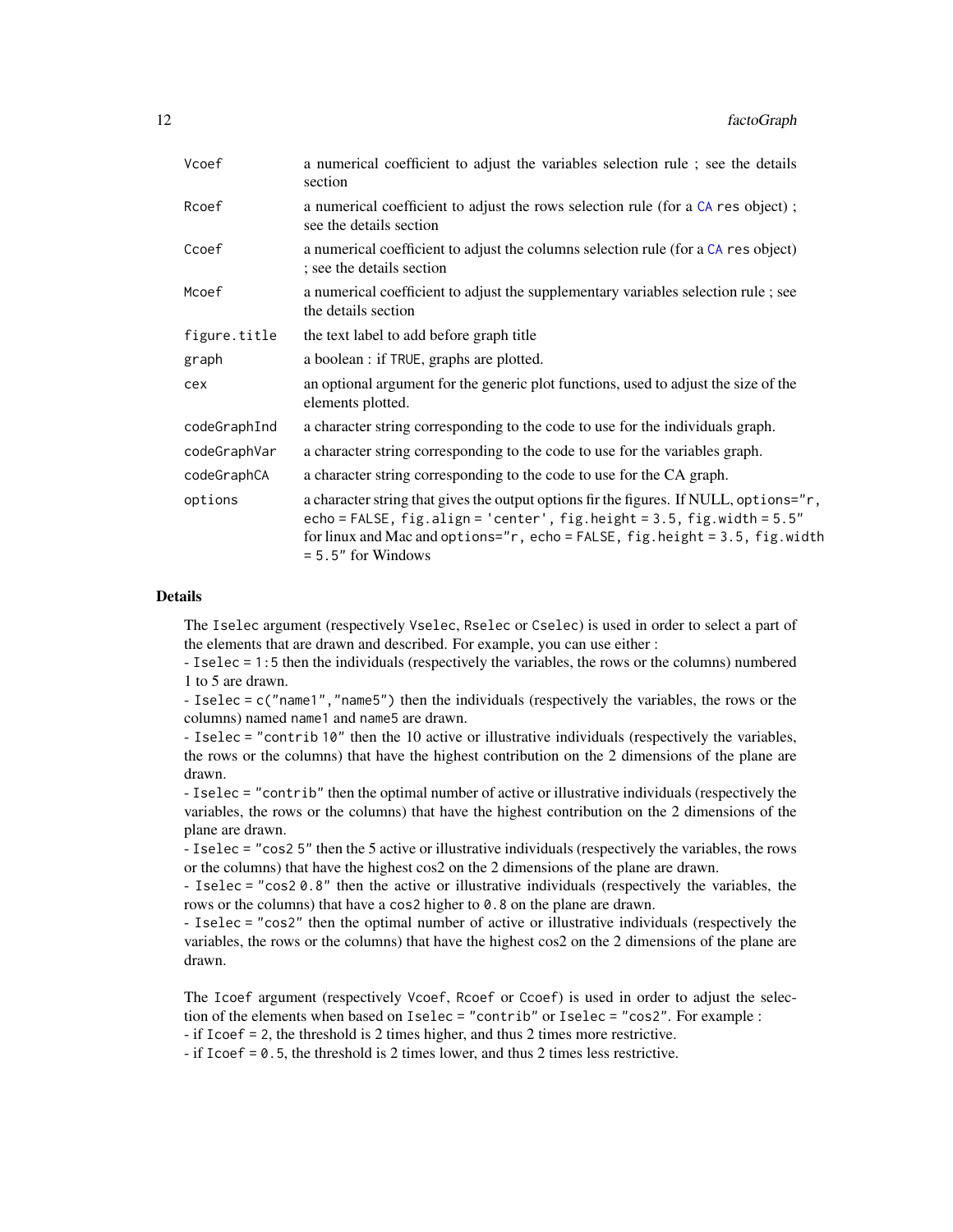#### <span id="page-12-0"></span>getParam and the set of the set of the set of the set of the set of the set of the set of the set of the set of the set of the set of the set of the set of the set of the set of the set of the set of the set of the set of

# Author(s)

Simon Thuleau and Francois Husson

# See Also

[graphInd](#page-17-1), [graphHab](#page-15-1), [graphCA](#page-13-1), [graphVar](#page-20-1), [graphSup](#page-18-1)

# Examples

```
require(FactoMineR)
data(decathlon)
res.pca = PCA(decathlon, quanti.sup = c(11:12), quali.sup = c(13), graph = FALSE)
## Not run:
factoGraph(res.pca)
require(FactoMineR)
data(children)
res.ca = CA(children, row.sub = 15:18, col.sub = 6:8, graph = FALSE)factoGraph(res.ca)
data(tea)
res.mca = MCA(tea, quanti.sup = 19,quali.sup = 20:36, graph = FALSE)
factoGraph(res.mca)
```
## End(Not run)

getParam *Factorial parameters*

# Description

Get all the factorial object parameters

# Usage

getParam(res)

# Arguments

res an object of class PCA, CA or MCA.

# Value

| data | the dataset.               |
|------|----------------------------|
| ind  | the number of individuals. |
| var  | the number of variables.   |
| row  | the number of rows (CA).   |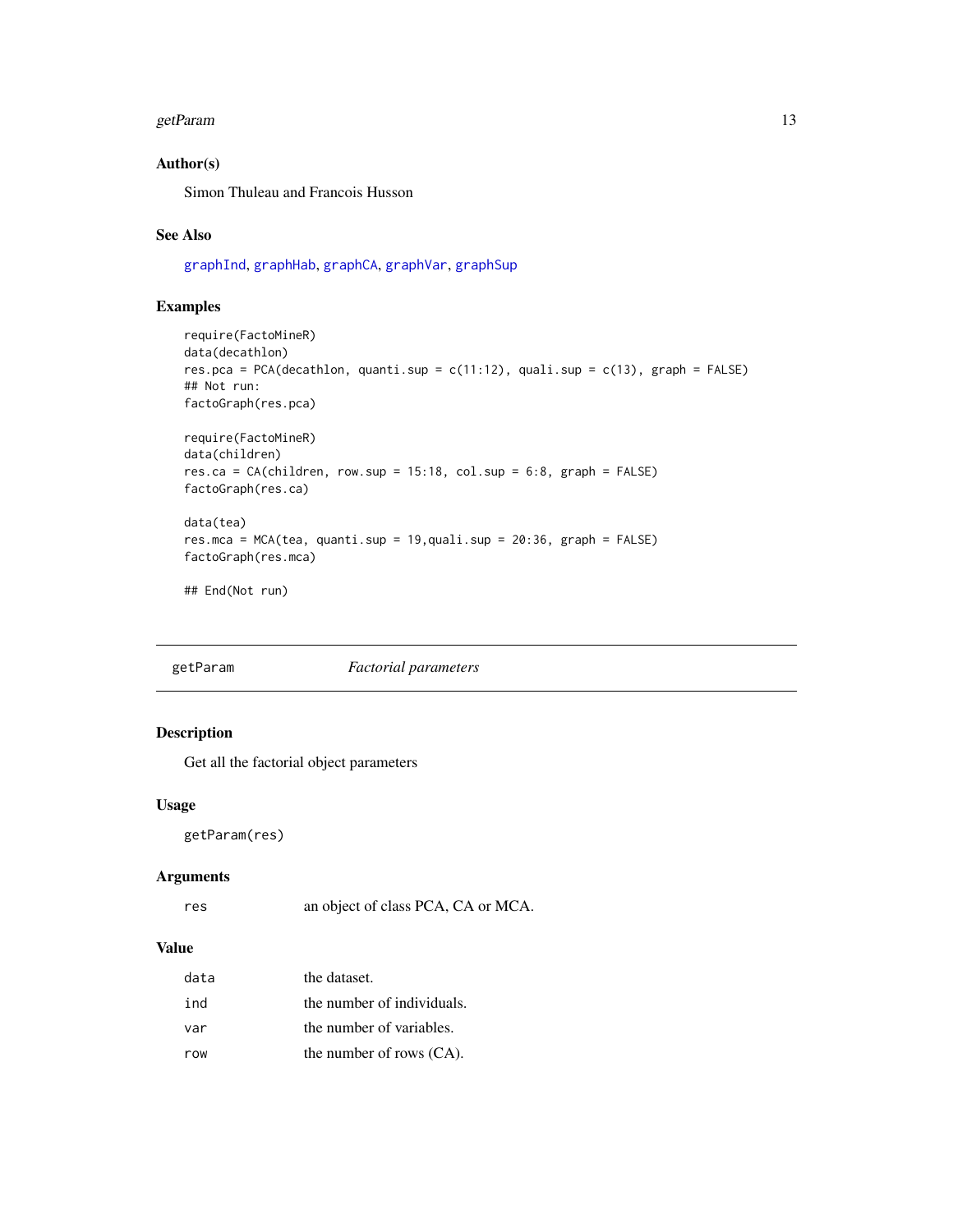<span id="page-13-0"></span>

| col        | the number of columns (CA).                              |
|------------|----------------------------------------------------------|
| ind.sup    | the number of supplementary individuals.                 |
| quanti.sup | the number of quantitative supplementary variables.      |
| quali.sup  | the number of qualitative supplementary variables.       |
| row.sup    | the number of supplementary rows (CA).                   |
| col.sup    | the number of supplementary columns (CA).                |
| row.w      | the weights of each row.                                 |
| col.w      | the weights of each columns.                             |
| scale      | a boolean indicating if the variables are scaled or not. |
| ncp.mod    | the number of component kept in the analysis object.     |
| modalites  | the list of factors for each qualitative variables.      |

# Author(s)

Simon Thuleau and Francois Husson

# See Also

# [whichFacto](#page-31-2)

# Examples

```
## Not run:
require(FactoMineR)
data(decathlon)
res.pca = PCA(decathlon, quanti.sup = c(11:12), quali.sup = c(13), graph = FALSE)
getParam(res.pca)
```
## End(Not run)

<span id="page-13-1"></span>graphCA *Correspondance Analysis factor map*

# Description

Realise the Correspondence Analysis simultaneous graph

# Usage

```
graphCA(res, file = "", dim = 1:2, Rselec = "cos2", Cselec = "cos2", Rcoef = 1,
       Ccoef = 1, figure.title = "Figure", graph = TRUE, cex = 0.7,
codeGraphCA = NULL,options = NULL)
```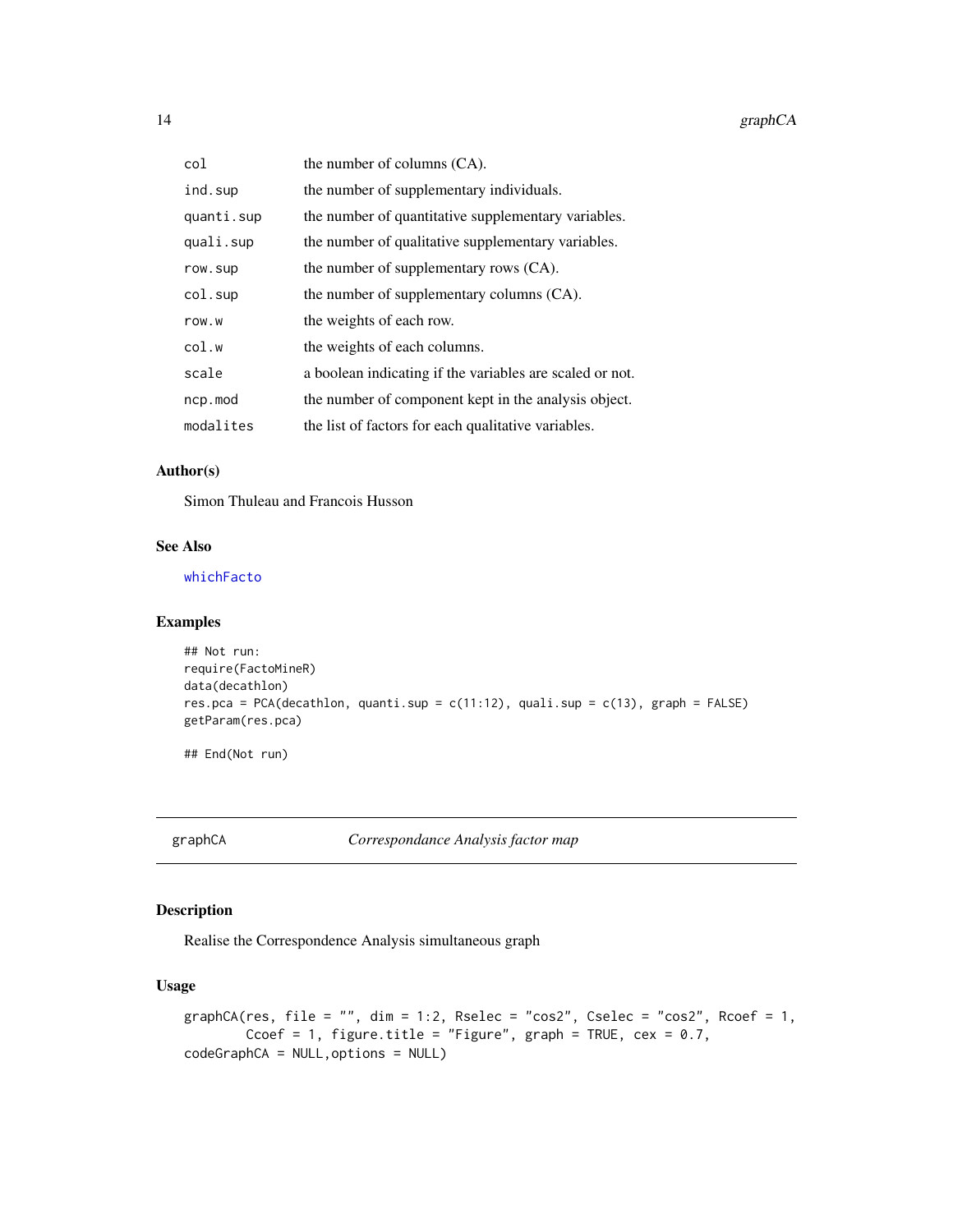#### graphCA  $\qquad 15$

#### **Arguments**

| res          | an object of class CA.                                                                                                                                                                                                                                                             |
|--------------|------------------------------------------------------------------------------------------------------------------------------------------------------------------------------------------------------------------------------------------------------------------------------------|
| file         | the file path where to write the description in Rmarkdown language. If not<br>specified, the description is written in the console.                                                                                                                                                |
| dim          | a 2 dimensional numerical vector giving the factorial dimensions to use for the<br>representation (by default the first plane)                                                                                                                                                     |
| Rselec       | the rows to select; see the details section.                                                                                                                                                                                                                                       |
| Cselec       | the columns to select; see the details section.                                                                                                                                                                                                                                    |
| Rcoef        | a numerical coefficient to adjust the rows selection rule; see the details section.                                                                                                                                                                                                |
| Ccoef        | a numerical coefficient to adjust the columns selection rule; see the details<br>section.                                                                                                                                                                                          |
| figure.title | the text label to add before graph title.                                                                                                                                                                                                                                          |
| graph        | a boolean : if TRUE, graphs are plotted.                                                                                                                                                                                                                                           |
| cex          | an optional argument for the generic plot functions, used to adjust the size of the<br>elements plotted.                                                                                                                                                                           |
| codeGraphCA  | a character string corresponding to the code to use for the CA graph.                                                                                                                                                                                                              |
| options      | a character string that gives the output options fir the figures. If NULL, options="r,<br>echo = FALSE, $fig$ .align = 'center', $fig$ .height = 3.5, $fig$ .width = $5.5"$<br>for linux and Mac and options="r, echo = FALSE, fig.height = 3.5, fig.width<br>$= 5.5"$ for Windows |

#### Details

The Rselec argument (respectively Cselec) is used in order to select a part of the elements that are drawn and described. For example, you can use either :

- Rselec = 1:5 then the rows (the columns) numbered 1 to 5 are drawn.

- Rselec = c("name1","name5") and then the rows (the columns) named name1 and name5 are drawn.

- Rselec = "contrib 10" then the 10 active or illustrative rows (the columns) that have the highest contribution on the 2 dimensions of the plane are drawn.

- Rselec = "contrib" then the optimal number of active or illustrative rows (the columns) that have the highest contribution on the 2 dimensions of the plane are drawn.

- Rselec = "cos2 5" then the 5 active or illustrative rows (the columns) that have the highest cos2 on the 2 dimensions of the plane are drawn.

- Rselec = "cos2 0.8" then the active or illustrative rows (the columns) that have a cos2 higher to 0.8 on the plane are drawn.

- Rselec = "cos2" then the optimal number of active or illustrative rows (the columns) that have the highest cos2 on the 2 dimensions of the plane are drawn.

The Rcoef argument (respectively Ccoef) is used in order to adjust the selection of the elements when based on Rselec = "contrib" or Rselec = "cos2". For example :

- if Rcoef = 2, the threshold is 2 times higher, and thus 2 times more restrictive.

- if Rcoef = 0.5, the threshold is 2 times lower, and thus 2 times less restrictive.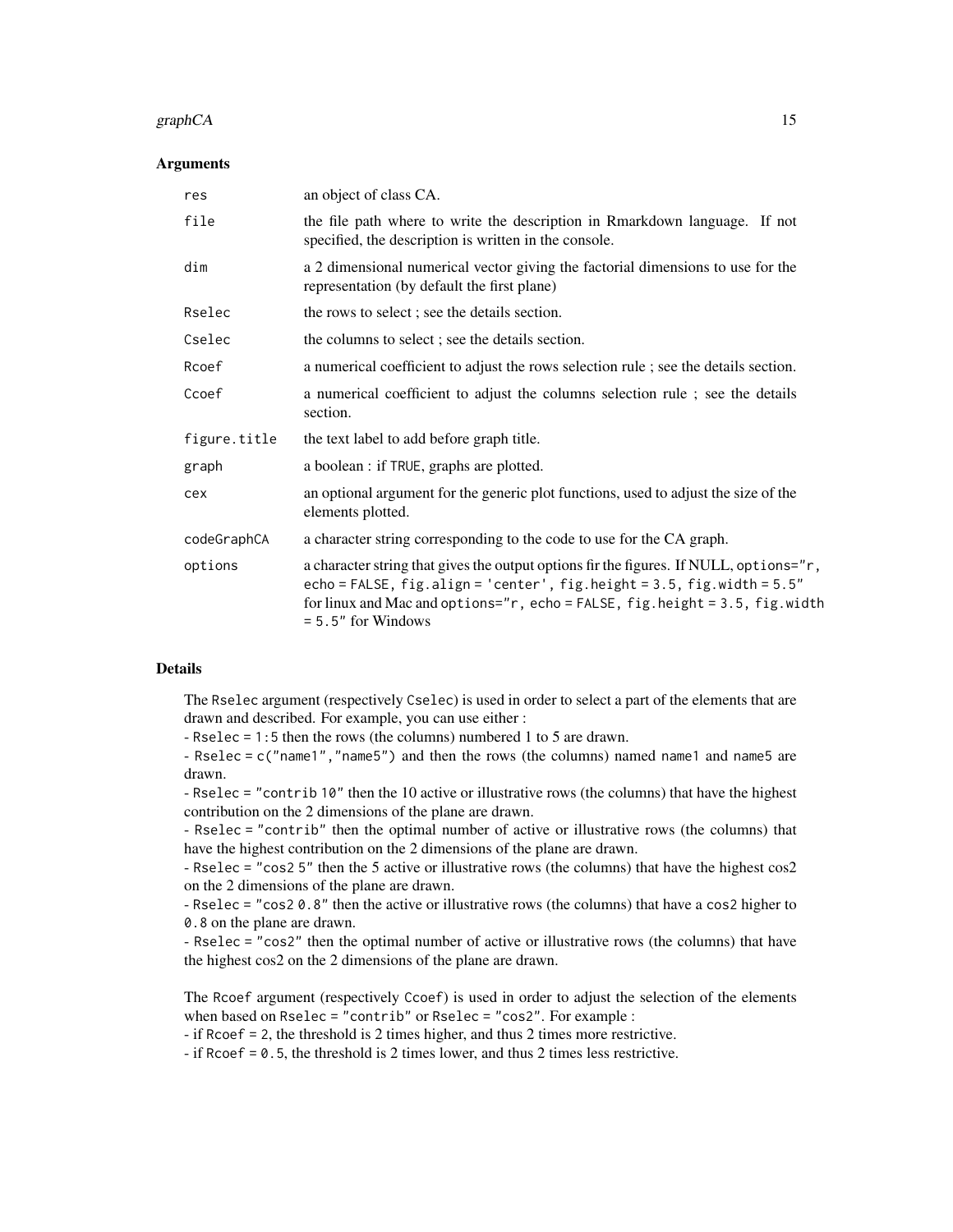# Author(s)

Simon Thuleau and Francois Husson

# See Also

[factoGraph](#page-10-1), [graphInd](#page-17-1), [graphHab](#page-15-1), [graphVar](#page-20-1), [graphSup](#page-18-1)

# Examples

```
require(FactoMineR)
data(children)
res.ca = CA(children, row.sup = 15:18, col.sup = 6:8, graph = FALSE)
## Not run:
graphCA(res.ca)
## End(Not run)
```
graphHab *Colored factor graph*

#### Description

Realised the graph of individuals colored after a variable categories

# Usage

```
graphHab(res, file = "", dim = 1:2, hab = NULL, ellipse = TRUE, Iselec = "contrib",
        Rselec = "cos2", Cselec = "contrib", Icoef = 1, Rcoef = 1, Ccoef = 1,
        figure.title = "Figure", graph = TRUE, cex = 0.7, options = NULL)
```

| res     | an object of class PCA, CA or MCA.                                                                                                  |
|---------|-------------------------------------------------------------------------------------------------------------------------------------|
| file    | the file path where to write the description in Rmarkdown language. If not<br>specified, the description is written in the console. |
| dim     | a 2 dimensional numerical vector giving the factorial dimensions to use for the<br>representation (by default the first plane).     |
| hab     | a variable name or index to use to color the individuals (or rows) among the<br>variable categories.                                |
| ellipse | a boolean : if TRUE, ellipses are plotted with the coloration of individuals (or<br>rows).                                          |
| Iselec  | the individuals to select; see the details section.                                                                                 |
| Rselec  | the rows to select (for a $CA$ res object); see the details section.                                                                |
| Cselec  | the columns to select (for a $CA$ res object); see the details section.                                                             |

<span id="page-15-0"></span>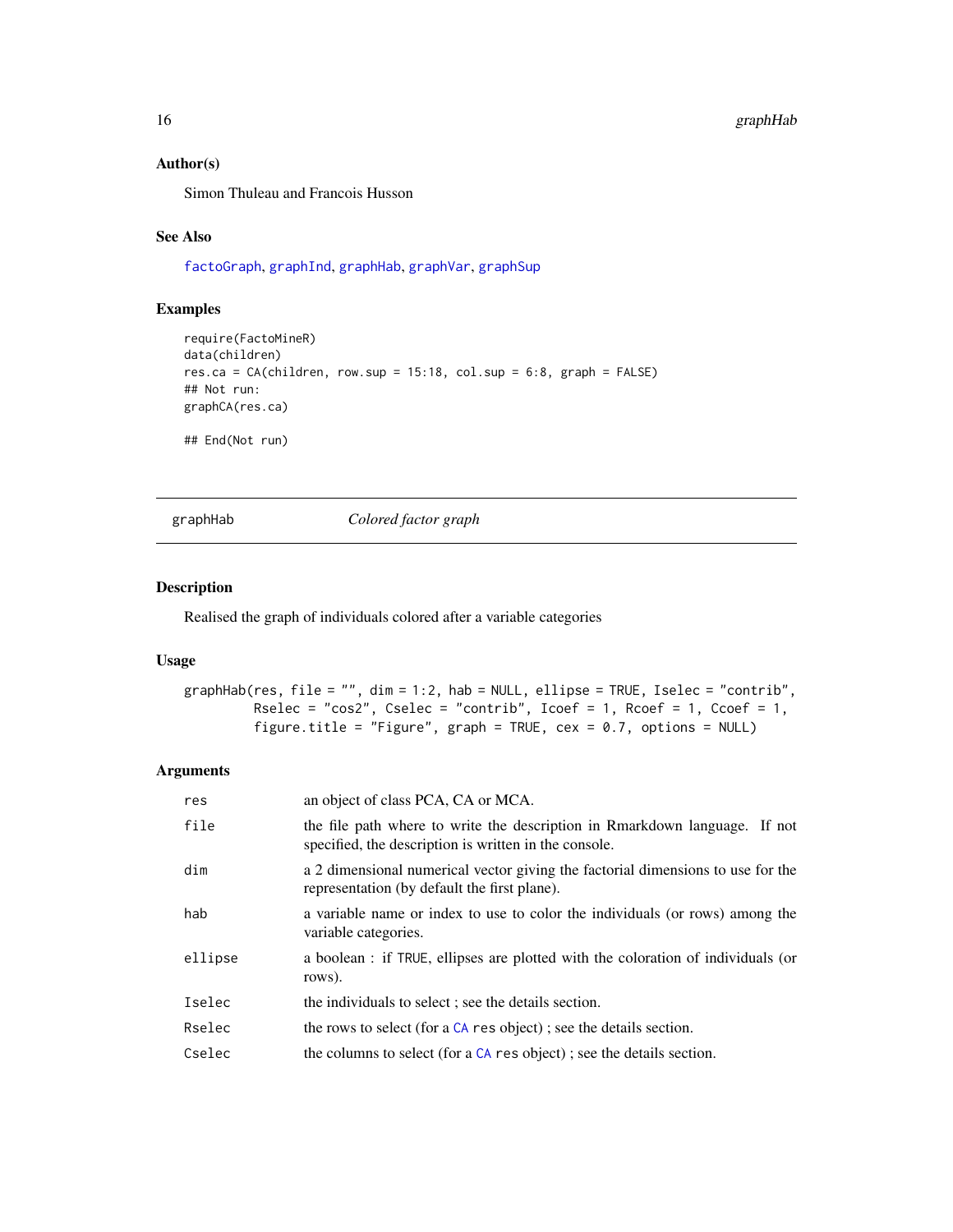#### <span id="page-16-0"></span>graphHab 17

| Icoef        | a numerical coefficient to adjust the individuals selection rule; see the details<br>section.                                                                                                                                                                                             |
|--------------|-------------------------------------------------------------------------------------------------------------------------------------------------------------------------------------------------------------------------------------------------------------------------------------------|
| Rcoef        | a numerical coefficient to adjust the rows selection rule (for a CA res object);<br>see the details section.                                                                                                                                                                              |
| Ccoef        | a numerical coefficient to adjust the columns selection rule (for a CA res object)<br>; see the details section.                                                                                                                                                                          |
| figure.title | the text label to add before graph title.                                                                                                                                                                                                                                                 |
| graph        | a boolean : if TRUE, graphs are ploted.                                                                                                                                                                                                                                                   |
| cex          | an optional argument for the generic plot functions, used to adjust the size of the<br>elements plotted.                                                                                                                                                                                  |
| options      | a character string that gives the output options fir the figures. If NULL, options="r,<br>echo = FALSE, $fig$ . align = 'center', $fig$ . height = 3.5, $fig$ . width = $5.5"$<br>for linux and Mac and options=" $r$ , echo = FALSE, fig.height = 3.5, fig.width<br>$= 5.5"$ for Windows |

# Details

The Iselec argument (respectively Rselec or Cselec) is used in order to select a part of the elements that are drawn and described. For example, you can use either :

- Iselec = 1:5 then the individuals (respectively the rows or the columns) numbered 1 to 5 are drawn.

- Iselec = c("name1","name5") then the individuals (respectively the rows or the columns) named name1 and name5 are drawn.

- Iselec = "contrib 10" then the 10 active or illustrative individuals (respectively the rows or the columns) that have the highest contribution on the 2 dimensions of the plane are drawn.

- Iselec = "contrib" then the optimal number of active or illustrative individuals (respectively the rows or the columns) that have the highest contribution on the 2 dimensions of the plane are drawn. - Iselec = "cos2 5" then the 5 active or illustrative individuals (respectively the rows or the columns) that have the highest cos2 on the 2 dimensions of the plane are drawn.

- Iselec = "cos2 0.8" then the active or illustrative individuals (respectively the rows or the columns) that have a cos2 higher to 0.8 on the plane are drawn.

- Iselec = "cos2" then the optimal number of active or illustrative individuals (respectively the rows or the columns) that have the highest cos2 on the 2 dimensions of the plane are drawn.

The Icoef argument (respectively Rcoef or Ccoef) is used in order to adjust the selection of the elements when based on Iselec = "contrib" or Iselec = "cos2". For example :

- if Icoef = 2, the threshold is 2 times higher, and thus 2 times more restrictive.

 $-$  if Icoef = 0.5, the threshold is 2 times lower, and thus 2 times less restrictive.

#### Author(s)

Simon Thuleau and Francois Husson

# See Also

[factoGraph](#page-10-1), [graphInd](#page-17-1), [graphCA](#page-13-1), [graphVar](#page-20-1), [graphSup](#page-18-1)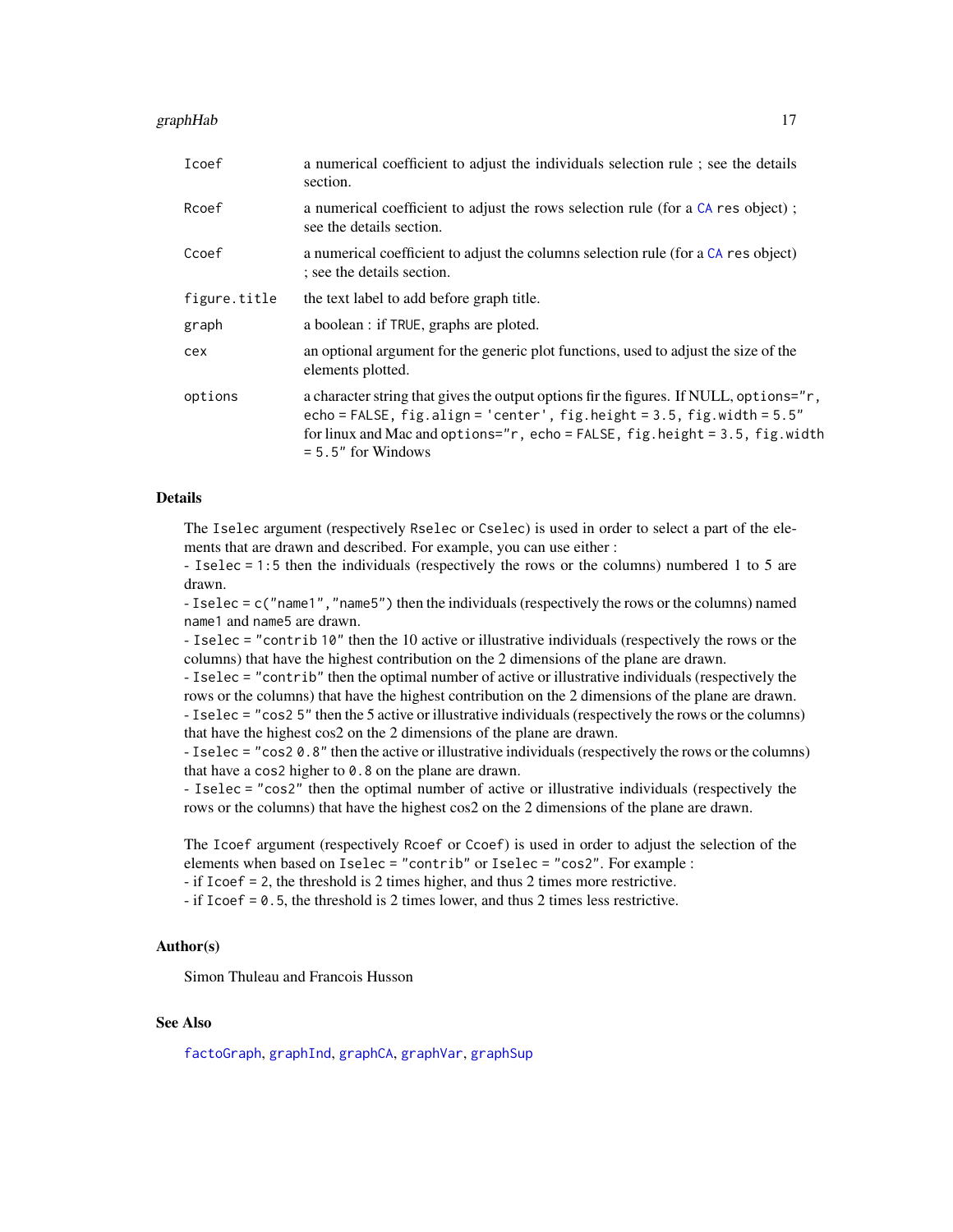# Examples

```
## Not run:
require(FactoMineR)
data(decathlon)
res.pca = PCA(decathlon, quanti.sup = c(11:12), quali.sup = c(13), graph = FALSE)
graphHab(res.pca)
```
## End(Not run)

<span id="page-17-1"></span>graphInd *Individuals factor map*

# Description

Realise the optimised individuals graph

# Usage

```
graphInd(res, file = "", dim = 1:2, Iselec = "contrib", Icoef = 1,
         figure.title = "Figure", graph = TRUE, cex = 0.7,
codeGraphInd = NULL, options=NULL)
```

| res          | an object of class PCA or MCA.                                                                                                                                                                                                                                                         |
|--------------|----------------------------------------------------------------------------------------------------------------------------------------------------------------------------------------------------------------------------------------------------------------------------------------|
| file         | the file path where to write the description in Rmarkdown language. If not<br>specified, the description is written in the console.                                                                                                                                                    |
| dim          | a 2 dimensional numerical vector giving the factorial dimensions to use for the<br>representation (by default the first plane).                                                                                                                                                        |
| Iselec       | the individuals to select; see the details section.                                                                                                                                                                                                                                    |
| Icoef        | a numerical coefficient to adjust the individuals selection rule; see the details<br>section.                                                                                                                                                                                          |
| figure.title | the text label to add before graph title.                                                                                                                                                                                                                                              |
| graph        | a boolean : if TRUE, graphs are plotted.                                                                                                                                                                                                                                               |
| cex          | an optional argument for the generic plot functions, used to adjust the size of the<br>elements plotted.                                                                                                                                                                               |
| codeGraphInd | a character string corresponding to the code to use for the individuals graph.                                                                                                                                                                                                         |
| options      | a character string that gives the output options fir the figures. If NULL, options="r,<br>echo = FALSE, $fig$ .align = 'center', $fig$ .height = 3.5, $fig$ .width = $5.5"$<br>for linux and Mac and options=" $r$ , echo = FALSE, fig.height = 3.5, fig.width<br>$= 5.5"$ for Windows |

<span id="page-17-0"></span>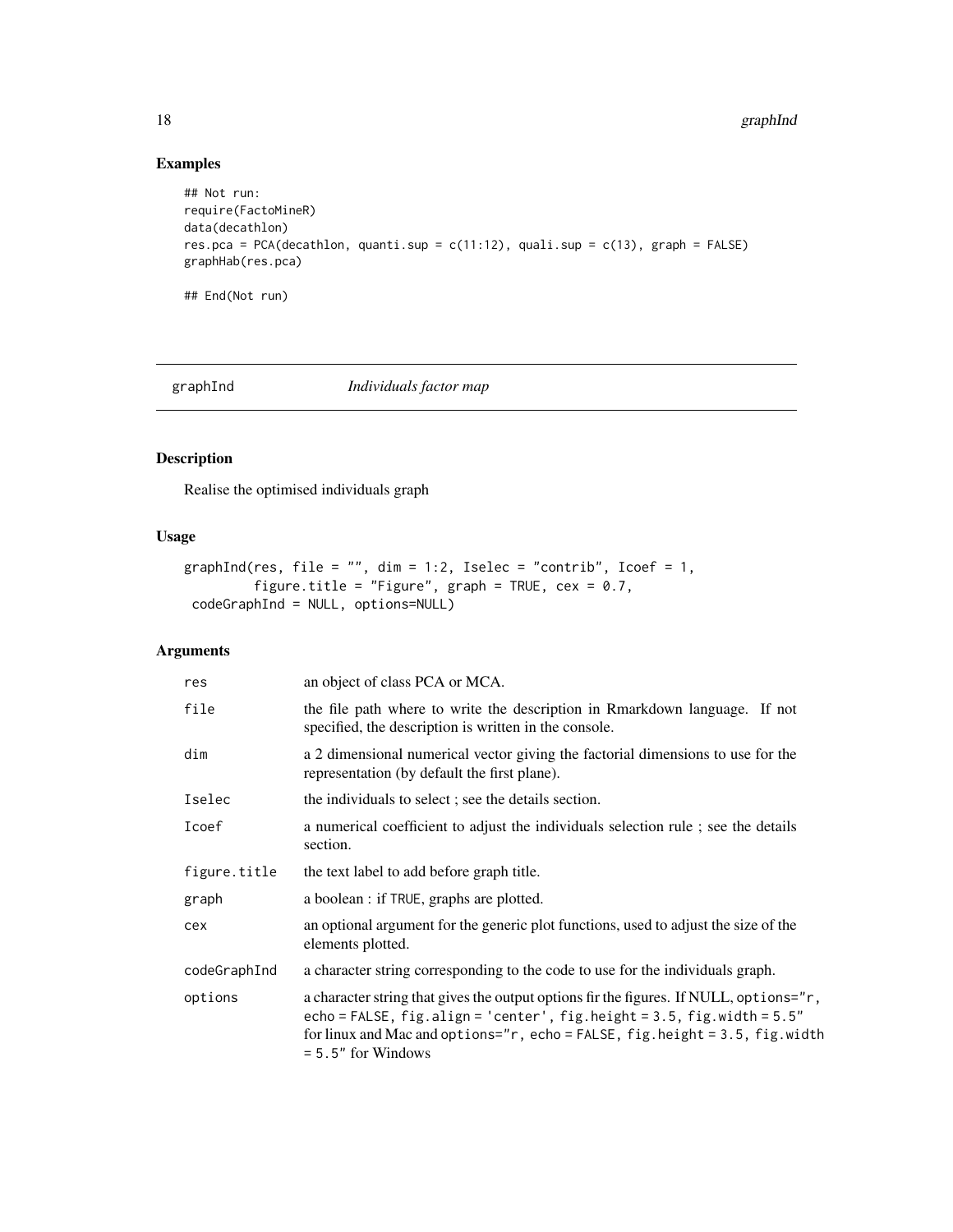#### <span id="page-18-0"></span>graphSup 19

# Details

The Iselec argument is used in order to select a part of the individuals that are drawn and described. For example, you can use either :

- Iselec = 1:5 and then the individuals numbered 1 to 5 are drawn.

- Iselec = c("name1","name5") then the individuals named name1 and name5 are drawn.

- Iselec = "contrib 10" then the 10 active or illustrative individuals that have the highest contribution on the 2 dimensions of the plane are drawn.

- Iselec = "contrib" then the optimal number of active or illustrative individuals (respectively the variables, the rows or the columns) that have the highest contribution on the 2 dimensions of the plane are drawn.

- Iselec = "cos2 5" then the 5 active or illustrative individuals that have the highest cos2 on the 2 dimensions of the plane are drawn.

- Iselec = "cos2 0.8" then the active or illustrative individuals that have a cos2 higher to 0.8 on the plane are drawn.

- Iselec = "cos2" then the optimal number of active or illustrative individuals that have the highest cos2 on the 2 dimensions of the plane are drawn.

The Icoef argument is used in order to adjust the selection of the individuals when based on Iselec = "contrib" or Iselec = "cos2". For example :

- if Icoef = 2, the threshold is 2 times higher, and thus 2 times more restrictive.

- if Icoef = 0.5, the threshold is 2 times lower, and thus 2 times less restrictive.

#### Author(s)

Simon Thuleau and Francois Husson

# See Also

[factoGraph](#page-10-1), [graphHab](#page-15-1), [graphCA](#page-13-1), [graphVar](#page-20-1), [graphSup](#page-18-1)

# Examples

```
## Not run:
require(FactoMineR)
data(decathlon)
res.pca = PCA(decathlon, quanti.sup = c(11:12), quali.sup = c(13), graph = FALSE)
graphInd(res.pca)
```
## End(Not run)

<span id="page-18-1"></span>graphSup *Supplementary variables factor map*

# **Description**

Realise the optimised graph of supplementary variables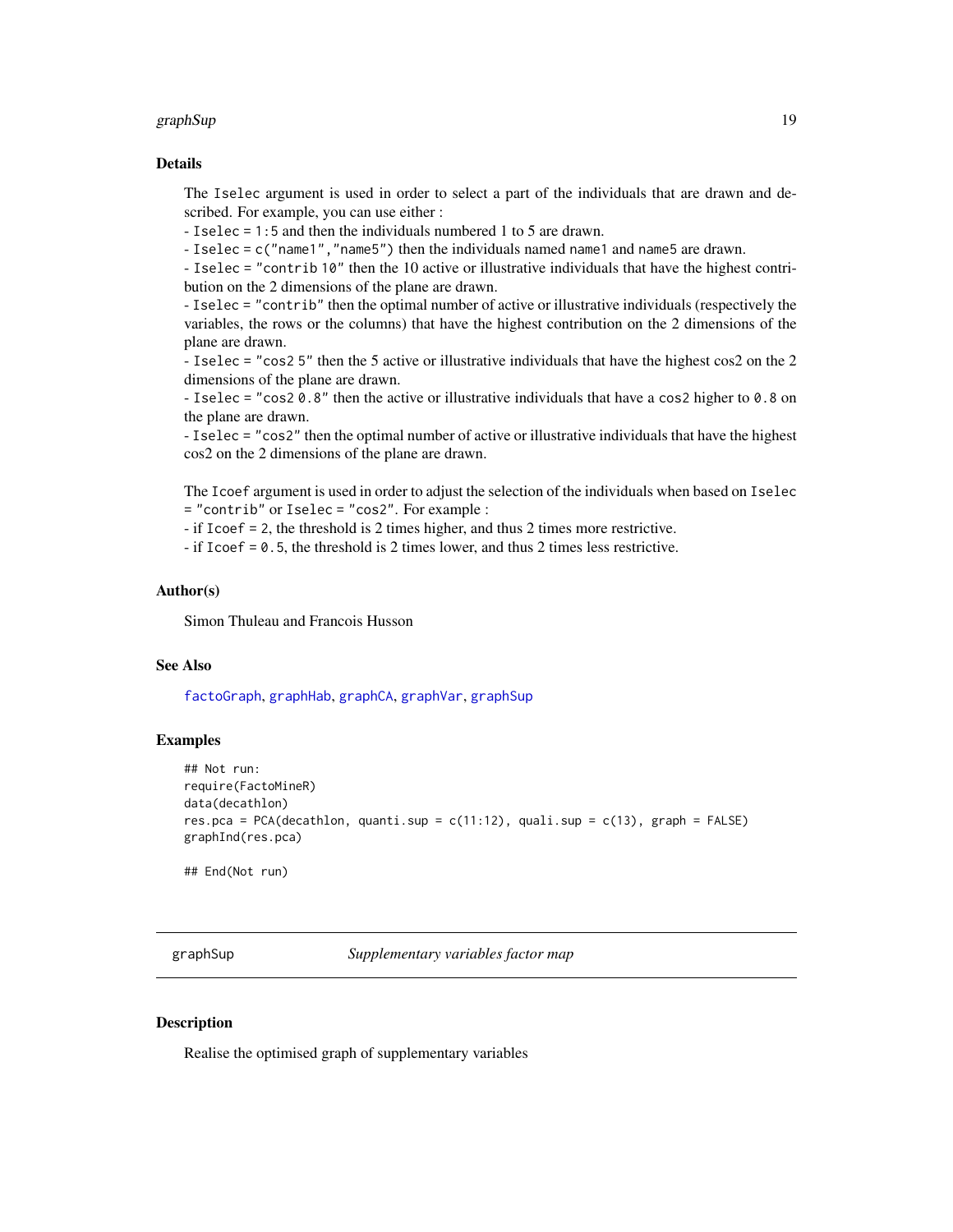#### Usage

```
graphSup(res, file = ", dim = 1:2, Mselec = "cos2", Mcoef = 1,
        figure.title = "Figure", graph = TRUE, cex = 0.7, options=NULL)
```
#### **Arguments**

| res          | an object of class PCA, CA or MCA.                                                                                                                                                                                                                                           |
|--------------|------------------------------------------------------------------------------------------------------------------------------------------------------------------------------------------------------------------------------------------------------------------------------|
| file         | the file path where to write the description in Rmarkdown language. If not<br>specified, the description is written in the console.                                                                                                                                          |
| dim          | a 2 dimensional numerical vector giving the factorial dimensions to use for the<br>representation (by default the first plane).                                                                                                                                              |
| Mselec       | the supplementary variables to select; see the details section.                                                                                                                                                                                                              |
| Mcoef        | a numerical coefficient to adjust the supplementary variables selection rule; see<br>the details section.                                                                                                                                                                    |
| figure.title | the text label to add before graph title.                                                                                                                                                                                                                                    |
| graph        | a boolean : if TRUE, graphs are plotted.                                                                                                                                                                                                                                     |
| cex          | an optional argument for the generic plot functions, used to adjust the size of the<br>elements plotted.                                                                                                                                                                     |
| options      | a character string that gives the output options fir the figures. If NULL, options="r,<br>echo = FALSE, $fig. align = 'center', fig. height = 3.5, fig. width = 5.5"$<br>for linux and Mac and options="r, echo = FALSE, fig.height = 3.5, fig.width<br>$= 5.5"$ for Windows |

# Details

The Mselec argument is used in order to select a part of the illustrative variables that are drawn and described. For example, you can use either :

- Mselec = 1:5 then the illustrative variables numbered 1 to 5 are drawn.

- Mselec = c("name1","name5") then the illustrative variables named name1 and name5 are drawn.

- Mselec = "cos2 5" then the 5 illustrative variables that have the highest cos2 on the 2 dimensions of the plane are drawn.

- Mselec = "cos2  $0.8$ " then the illustrative variables that have a cos2 higher to 0.8 on the plane are drawn.

- Mselec = "cos2" then the optimal number of illustrative variables that have the highest cos2 on the 2 dimensions of the plane are drawn.

The Mcoef argument is used in order to adjust the selection of the illustrative variables when based on Mselec = "cos2". For example :

- if Mcoef = 2, the threshold is 2 times higher, and thus 2 times more restrictive.

- if Mcoef = 0.5, the threshold is 2 times lower, and thus 2 times less restrictive.

#### Author(s)

Simon Thuleau and Francois Husson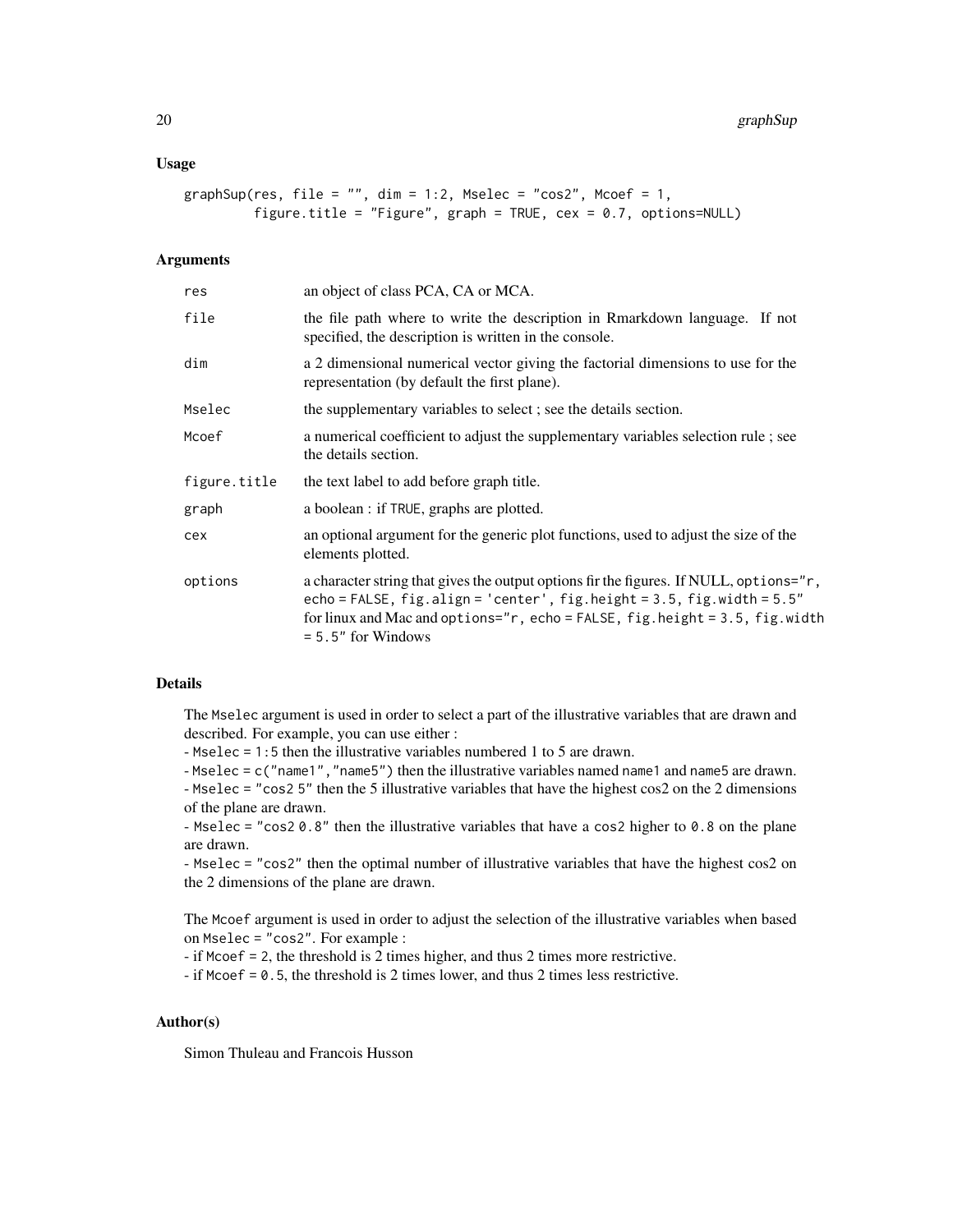#### <span id="page-20-0"></span>graph Var 1999 - 21 November 1999 - 21 November 1999 - 21 November 1999 - 21 November 1999 - 21 November 1999 - 21 November 1999 - 21 November 1999 - 21 November 1999 - 21 November 1999 - 21 November 1999 - 21 November 199

# See Also

[factoGraph](#page-10-1), [graphInd](#page-17-1), [graphHab](#page-15-1), [graphCA](#page-13-1), [graphVar](#page-20-1)

# Examples

```
## Not run:
require(FactoMineR)
data(decathlon)
res.pca = PCA(decathlon, quanti.sup = c(11:12), quali.sup = c(13), graph = FALSE)
graphSup(res.pca)
```
## End(Not run)

<span id="page-20-1"></span>graphVar *Variables factor map*

# Description

Realise the optimised variables graph

# Usage

```
graphVar(res, file = "", dim = 1:2, Vselec = "cos2", Vcoef = 1,
         figure.title = "Figure", graph = TRUE, cex = 0.7,
codeGraphVar=NULL, options=NULL)
```

| res          | an object of class PCA or MCA.                                                                                                                                                                                                                                                |
|--------------|-------------------------------------------------------------------------------------------------------------------------------------------------------------------------------------------------------------------------------------------------------------------------------|
| file         | the file path where to write the description in Rmarkdown language. If not<br>specified, the description is written in the console.                                                                                                                                           |
| dim          | a 2 dimensional numerical vector giving the factorial dimensions to use for the<br>representation (by default the first plane).                                                                                                                                               |
| Vselec       | the variables to select; see the details section.                                                                                                                                                                                                                             |
| Vcoef        | a numerical coefficient to adjust the variables selection rule; see the details<br>section.                                                                                                                                                                                   |
| figure.title | the text label to add before graph title.                                                                                                                                                                                                                                     |
| graph        | a boolean : if TRUE, graphs are plotted.                                                                                                                                                                                                                                      |
| cex          | an optional argument for the generic plot functions, used to adjust the size of the<br>elements plotted.                                                                                                                                                                      |
| codeGraphVar | a character string corresponding to the code to use for the variables graph.                                                                                                                                                                                                  |
| options      | a character string that gives the output options fir the figures. If NULL, options="r,<br>echo = FALSE, $fig.align = 'center', fig.height = 3.5, fig.width = 5.5"$<br>for linux and Mac and options=" $r$ , echo = FALSE, fig.height = 3.5, fig.width<br>$= 5.5"$ for Windows |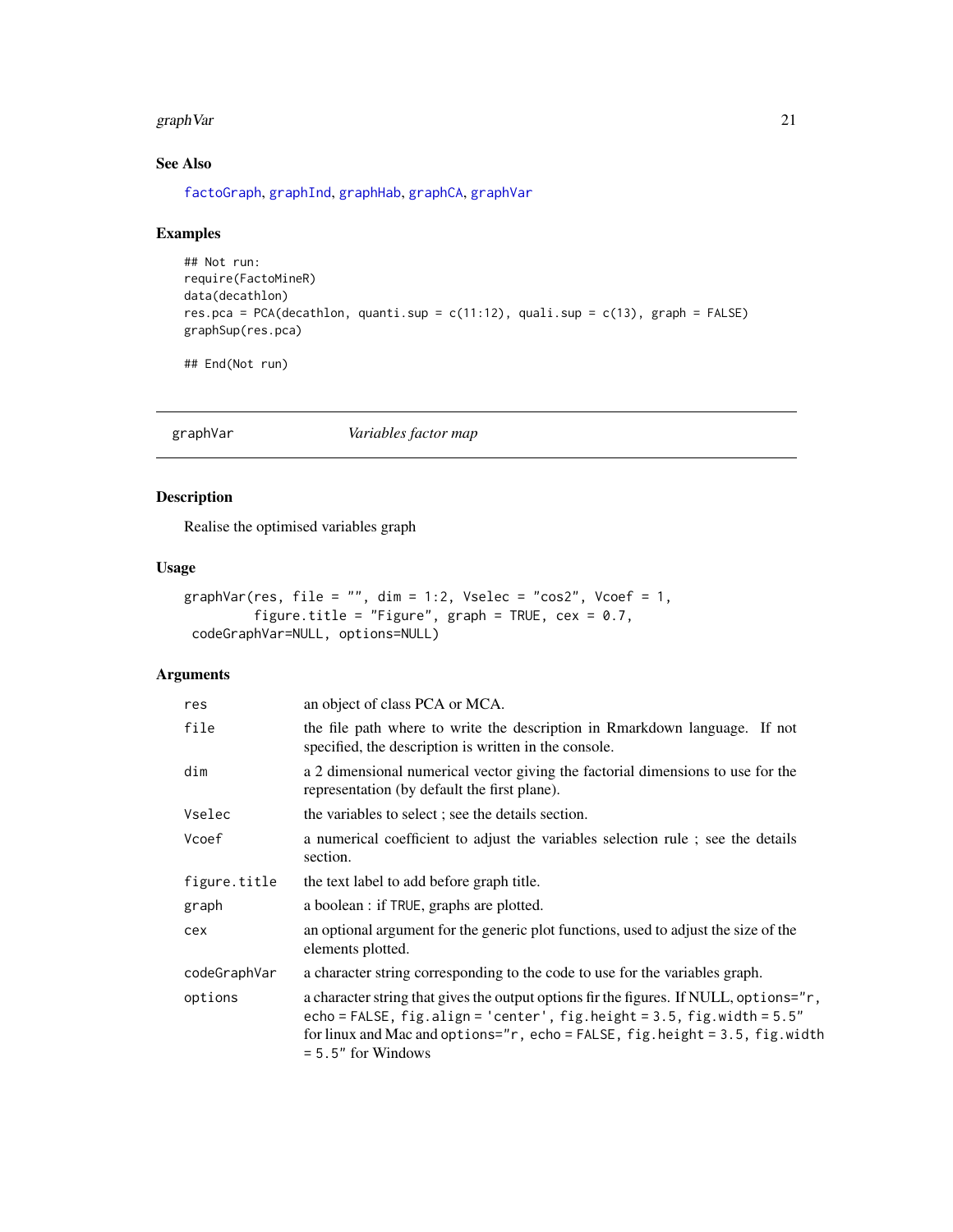<span id="page-21-0"></span>The Vselec argument is used in order to select a part of the variables that are drawn and described. For example, you can use either :

- Vselec = 1:5 then the variables numbered 1 to 5 are drawn.

- Vselec = c("name1","name5") then the variables named name1 and name5 are drawn.

- Vselec = "contrib 10" then the 10 active or illustrative variables that have the highest contribution on the 2 dimensions of the plane are drawn.

- Vselec = "contrib" then the optimal number of active or illustrative variables that have the highest contribution on the 2 dimensions of the plane are drawn.

- Vselec = "cos2 5" then the 5 active or illustrative variables that have the highest cos2 on the 2 dimensions of the plane are drawn.

- Vselec = "cos2 0.8" then the active or illustrative variables that have a cos2 higher to 0.8 on the plane are drawn.

- Vselec = "cos2" then the optimal number of active or illustrative variables that have the highest cos2 on the 2 dimensions of the plane are drawn.

The Vcoef argument is used in order to adjust the selection of the variables when based on Vselec = "contrib" or Vselec = "cos2". For example :

- if Vcoef = 2, the threshold is 2 times higher, and thus 2 times more restrictive.

- if Vcoef = 0.5, the threshold is 2 times lower, and thus 2 times less restrictive.

# Author(s)

Simon Thuleau and Francois Husson

# See Also

[factoGraph](#page-10-1), [graphInd](#page-17-1), [graphHab](#page-15-1), [graphCA](#page-13-1), [graphSup](#page-18-1)

#### Examples

```
## Not run:
require(FactoMineR)
data(decathlon)
res.pca = PCA(decathlon, quanti.sup = c(11:12), quali.sup = c(13), graph = FALSE)
graphVar(res.pca)
```
## End(Not run)

<span id="page-21-1"></span>inertiaDistrib *Inertia distribution analysis*

#### Description

Analysis of the inertia distribution among each axis, the amount and the significativity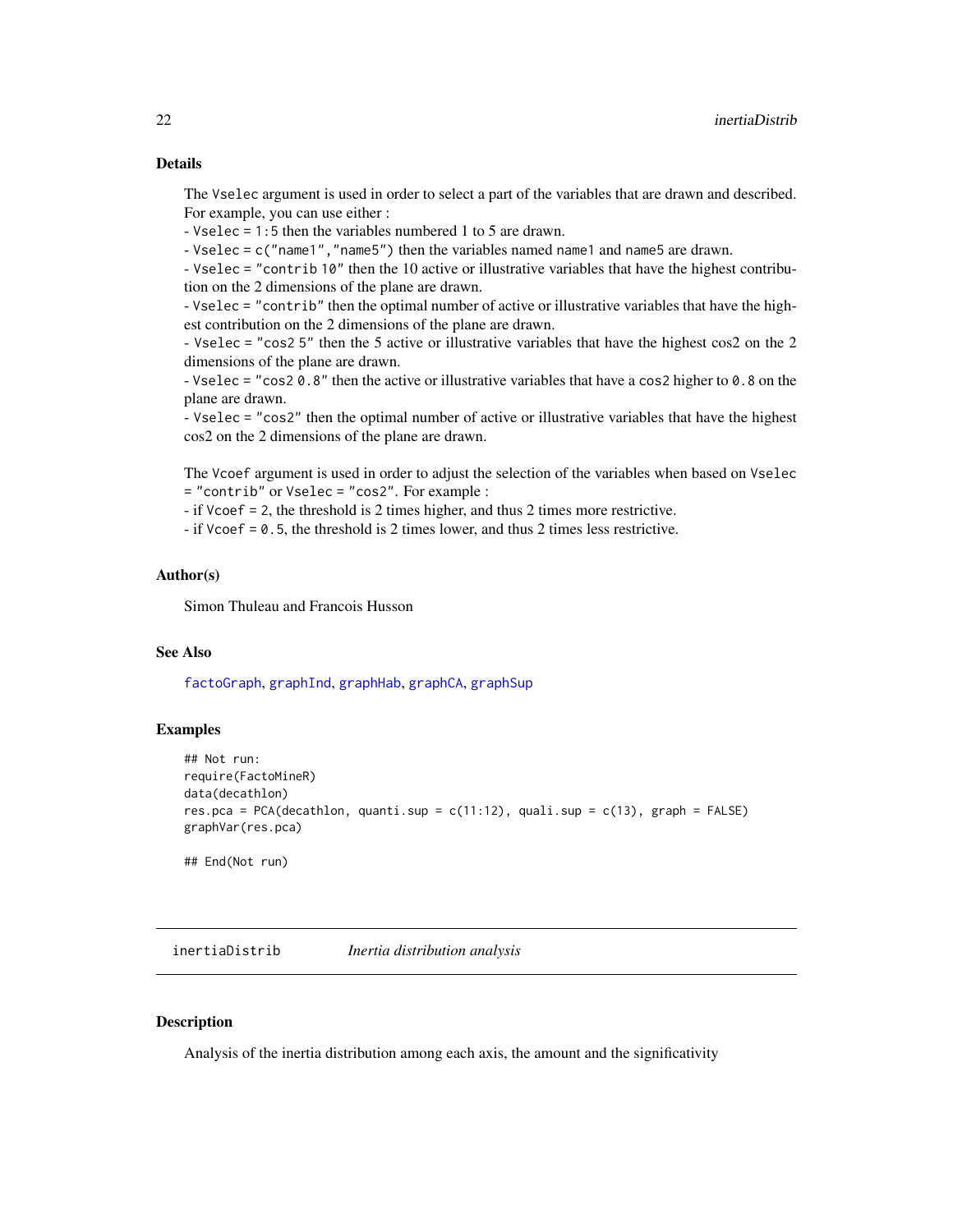#### <span id="page-22-0"></span>inertiaDistrib 23

# Usage

```
inertialJistrib(res, file = "", nep = NULL, q = 0.95, time = "10000L",parallel = TRUE, figure.title = "Figure", graph = TRUE, options = NULL)
```
# Arguments

| res          | an object of class PCA, CA or MCA.                                                                                                                                                                                                                                                         |
|--------------|--------------------------------------------------------------------------------------------------------------------------------------------------------------------------------------------------------------------------------------------------------------------------------------------|
| file         | the file path where to write the description in Rmarkdown language. If not<br>specified, the description is written in the console.                                                                                                                                                        |
| ncp          | an integer to force the number of dimension to analyse.                                                                                                                                                                                                                                    |
| q            | the quantile of computed values to use as reference value (ie. the confidence<br>about the signification of dimensions).                                                                                                                                                                   |
| time         | a character indicating the loop condition. This string is made of a number and<br>a letter coupled. The number $X$ with letter $L$ means to compute $X$ datasets<br>exactly. The number X with letter s means to compute as many datasets as<br>possible during approximativley X seconds. |
| parallel     | a boolean : if TRUE, the computation uses map reduce on the processor cores to<br>increase the performance. Useful for huge datasets.                                                                                                                                                      |
| figure.title | the text label to add before graph title.                                                                                                                                                                                                                                                  |
| graph        | a boolean : if TRUE, graphs are plotted.                                                                                                                                                                                                                                                   |
| options      | a character string that gives the output options fir the figures. If NULL, options="r,<br>echo = FALSE, $fig.align = 'center', fig.height = 3.5, fig.width = 5.5"$<br>for linux and Mac and options=" $r$ , echo = FALSE, fig.height = 3.5, fig.width<br>$= 5.5"$ for Windows              |
|              |                                                                                                                                                                                                                                                                                            |

# Value

ncp the number of significant dimensions (or the dimensions kept).

#### Author(s)

Simon Thuleau and Francois Husson

# See Also

[dimRestrict](#page-8-1), [eigenRef](#page-9-1)

# Examples

```
## Not run:
data(decathlon)
res.pca = PCA(decathlon, quanti.sup = c(11:12), quali.sup = c(13), graph = FALSE)
inertiaDistrib(res.pca, q = 0.95, time = "10s")
data(children)
res.ca = CA(children, row.sup = 15:18, col.sup = 6:8, graph = FALSE)
inertialJistrib(res.ca, q = 0.99, time = "10000L")
```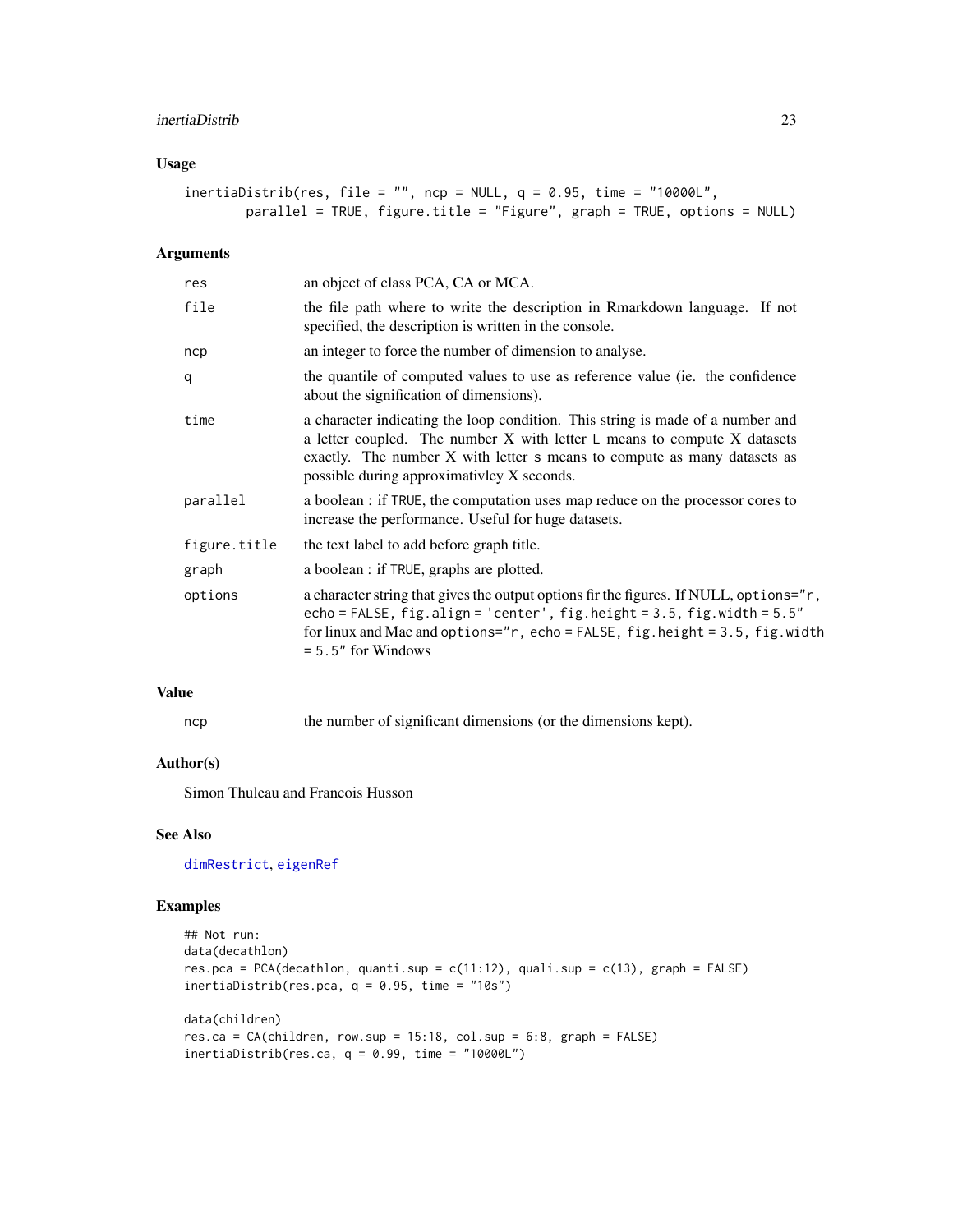```
data(tea)
res.mca = MCA(tea, quanti.sup = 19,quali.sup = 20:36, graph = FALSE)
inertiaDistrib(res.mca, dim = 1:8, q = 0.90, time = "10s")
## End(Not run)
```
#### Investigate *Resume factorial Analysis*

# Description

Compute all the package functions : detection of outliers, evaluation of inertia distribution, dimensions description, classification and realisation of graphical views. All the results are written as Word, html or PDF documents.

#### Usage

```
Investigate(res, file = "Investigate.Rmd", document = c("html_document"),
            Iselec = "contrib", Vselec = "cos2", Rselec = "contrib",
           Cselec = "cos2", Mselec = "cos2", Icoef = 1, Vcoef = 1, Rcoef = 1,
            Ccoef = 1, Mcoef = 1, ncp = NULL, time = "10s", nclust = -1,
          mmax = 10, mmax = 10, hab = NULL, ellipse = TRUE, display.HCPC = TRUE,
            out.selec = TRUE, remove.temp = TRUE, parallel = TRUE, cex = 0.7,
openFile = TRUE, keepRmd = FALSE, codeGraphInd = NULL,codeGraphVar=NULL, codeGraphCA = NULL, options = NULL,
language = "auto")
```

| res      | a PCA, CA or MCA object.                                                                                                                                                                         |
|----------|--------------------------------------------------------------------------------------------------------------------------------------------------------------------------------------------------|
| file     | the file path where to write the description in Rmarkdown language. If the file<br>already exists, its content is overwritten. If not specified, the description is writ-<br>ten in the console. |
| document | a character vector giving the document format desired between "word_document",<br>"pdf_document" and "html_document".                                                                            |
| Iselec   | the individuals to select; see the details section.                                                                                                                                              |
| Vselec   | the variables to select; see the details section.                                                                                                                                                |
| Rselec   | the rows to select (for a CA res object); see the details section.                                                                                                                               |
| Cselec   | the columns to select (for a CA res object); see the details section.                                                                                                                            |
| Mselec   | the supplementary variables to select; see the details section.                                                                                                                                  |
| Icoef    | a numerical coefficient to adjust the individuals selection rule; see the details<br>section.                                                                                                    |
| Vcoef    | a numerical coefficient to adjust the variables selection rule; see the details<br>section.                                                                                                      |

<span id="page-23-0"></span>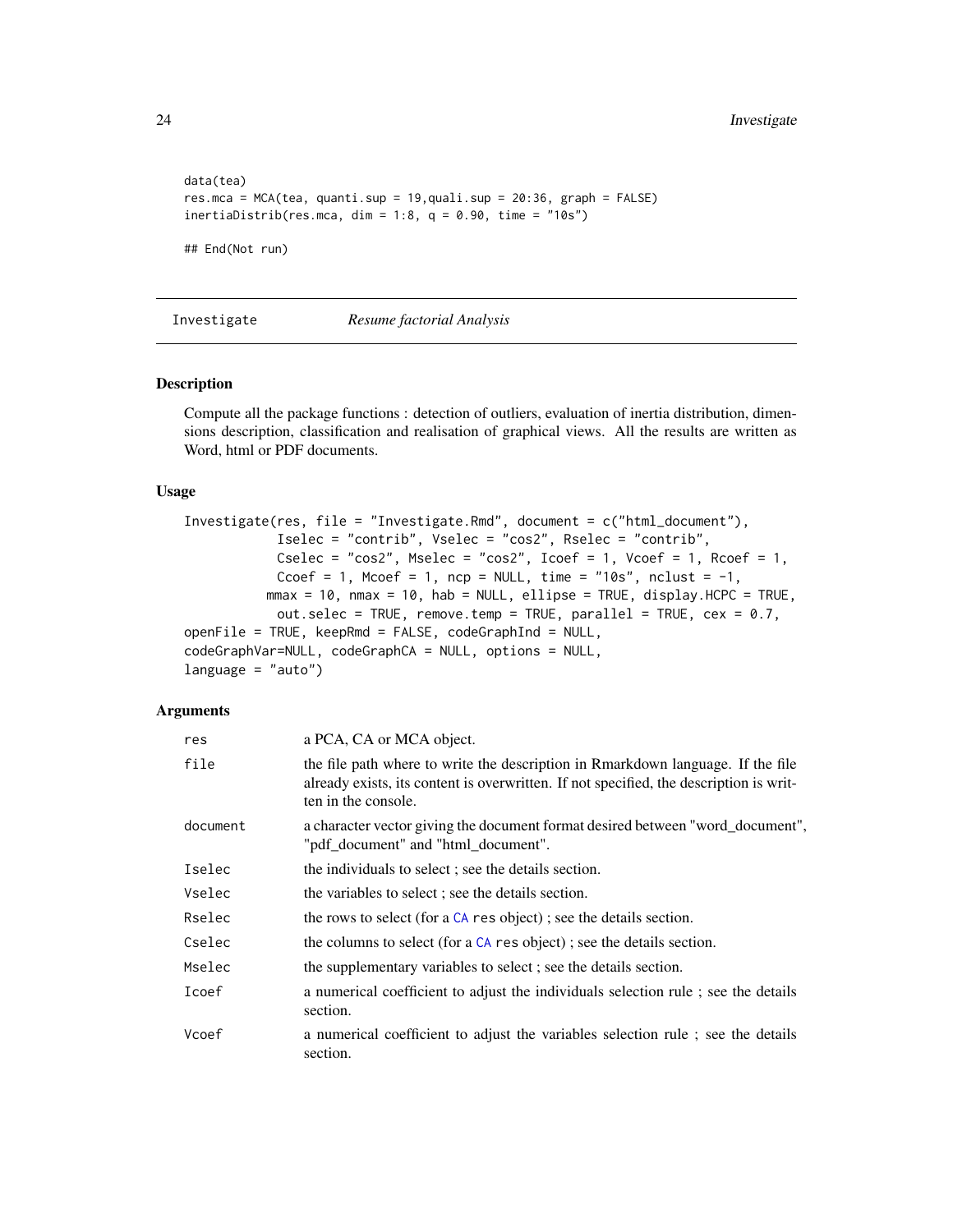# <span id="page-24-0"></span>Investigate 25

| Rcoef        | a numerical coefficient to adjust the rows selection rule (for a CA res object);<br>see the details section.                                                                                                                                                                               |  |
|--------------|--------------------------------------------------------------------------------------------------------------------------------------------------------------------------------------------------------------------------------------------------------------------------------------------|--|
| Ccoef        | a numerical coefficient to adjust the columns selection rule (for a CA res object)<br>; see the details section.                                                                                                                                                                           |  |
| Mcoef        | a numerical coefficient to adjust the supplementary variables selection rule; see<br>the details section.                                                                                                                                                                                  |  |
| ncp          | an integer to force the number of dimension to analyse.                                                                                                                                                                                                                                    |  |
| time         | a character indicating the loop condition. This string is made of a number and<br>a letter coupled. The number $X$ with letter $L$ means to compute $X$ datasets<br>exactly. The number X with letter s means to compute as many datasets as<br>possible during approximativley X seconds. |  |
| nclust       | an integer to force the number of cluster for the classification.                                                                                                                                                                                                                          |  |
| mmax         | an integer giving the maximum number of individuals (or rows) to illustrate each<br>group (by defaut 10).                                                                                                                                                                                  |  |
| nmax         | an integer giving the maximum number of variables (or columns) to illustrate<br>each group of individuals (by defaut 10).                                                                                                                                                                  |  |
| hab          | a variable name or index to use to color the individuals (or rows) among the<br>variable categories.                                                                                                                                                                                       |  |
| ellipse      | a boolean : if TRUE, ellipses are plotted with the coloration of individuals (or<br>rows).                                                                                                                                                                                                 |  |
| display.HCPC | a boolean : if TRUE, the function performs the classification.                                                                                                                                                                                                                             |  |
| out.selec    | a boolean : if TRUE, the function performs the detection of outliers.                                                                                                                                                                                                                      |  |
| remove.temp  | a boolean : if TRUE, the temporary files created are deleted after the function<br>execution.                                                                                                                                                                                              |  |
| parallel     | a boolean : if TRUE, the computation uses map reduce on the processor cores to<br>increase the performance. Useful for huge datasets.                                                                                                                                                      |  |
| cex          | an optional argument for the generic plot functions, used to adjust the size of the<br>elements plotted.                                                                                                                                                                                   |  |
| openFile     | Open the file with the appropriate application; TRUE by default                                                                                                                                                                                                                            |  |
| keepRmd      | Keep the Rmd file; FALSE by default                                                                                                                                                                                                                                                        |  |
| codeGraphInd | a character string corresponding to the code to use for the individuals graph.                                                                                                                                                                                                             |  |
| codeGraphVar | a character string corresponding to the code to use for the variables graph.                                                                                                                                                                                                               |  |
| codeGraphCA  | a character string corresponding to the code to use for the CA graph.                                                                                                                                                                                                                      |  |
| options      | a character string that gives the output options fir the figures. If NULL, options="r,<br>echo = FALSE, fig.align = 'center', fig.height = 3.5, fig.width = 5.5"<br>for linux and Mac and options="r, echo = FALSE, fig.height = 3.5, fig.width<br>$= 5.5"$ for Windows                    |  |
| language     | possible values "auto", "en", or "fr": by default, "auto" detects the language<br>(English or French), "en" for English and "fr" for "French"                                                                                                                                              |  |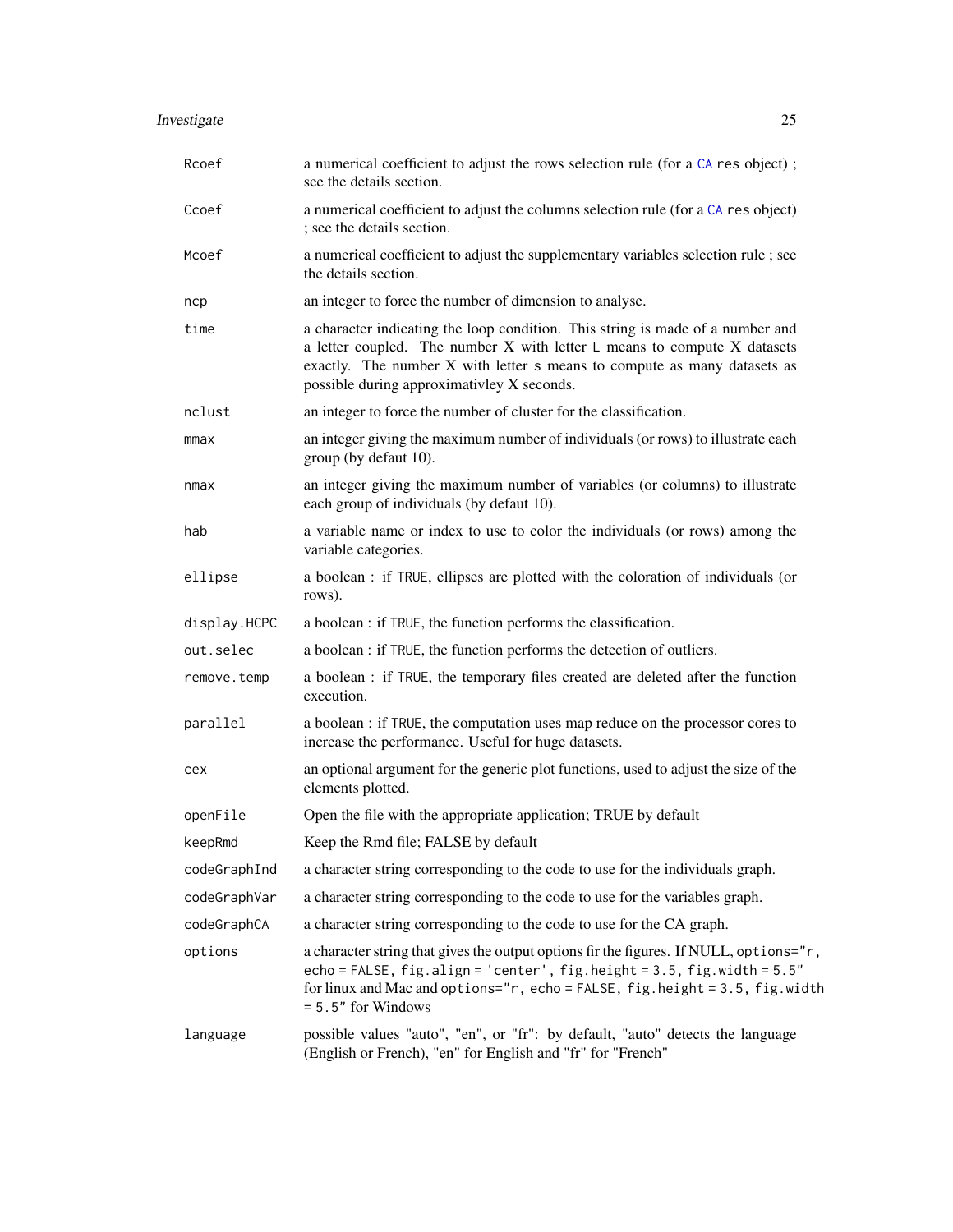# Details

The Iselec argument (respectively Vselec, Rselec or Cselec) is used in order to select a part of the elements that are drawn and described. For example, you can use either :

- Iselec = 1:5 then the individuals (respectively the variables, the rows or the columns) numbered 1 to 5 are drawn.

- Iselec = c("name1","name5") then the individuals (respectively the variables, the rows or the columns) named name1 and name5 are drawn.

- Iselec = "contrib 10" then the 10 active or illustrative individuals (respectively the variables, the rows or the columns) that have the highest contribution on the 2 dimensions of the plane are drawn.

- Iselec = "contrib" then the optimal number of active or illustrative individuals (respectively the variables, the rows or the columns) that have the highest contribution on the 2 dimensions of the plane are drawn.

- Iselec = "cos2 5" then the 5 active or illustrative individuals (respectively the variables, the rows or the columns) that have the highest cos2 on the 2 dimensions of the plane are drawn.

- Iselec = "cos2 0.8" then the active or illustrative individuals (respectively the variables, the rows or the columns) that have a cos2 higher to 0.8 on the plane are drawn.

- Iselec = "cos2" then the optimal number of active or illustrative individuals (respectively the variables, the rows or the columns) that have the highest cos2 on the 2 dimensions of the plane are drawn.

The Icoef argument (respectively Vcoef, Rcoef or Ccoef) is used in order to adjust the selection of the elements when based on Iselec = "contrib" or Iselec = "cos2". For example :

- if Icoef = 2, the threshold is 2 times higher, and thus 2 times more restrictive.

- if Icoef = 0.5, the threshold is 2 times lower, and thus 2 times less restrictive.

# Value

the function creates and opens a Word, html or PDF document that contains all the descriptions of analysis.

# Author(s)

Simon Thuleau and Francois Husson

#### Examples

```
require(FactoMineR)
data(decathlon)
## Not run:
res.pca = PCA(decathlon, quanti.sup = c(11:12), quali.sup = c(13), graph = FALSE)
Investigate(res.pca, file = "PCA.Rmd", document = "html_document", time = "1000L",
            parallel = FALSE)
data(children)
res.ca = CA(children, row.sup = 15:18, col.sup = 6:8, graph = FALSE)
Investigate(res.ca, file = "CA.Rmd", document = "pdf_document")
data(tea)
res.mca = MCA(tea, quanti.sup = 19,quali.sup = 20:36, graph = FALSE)
```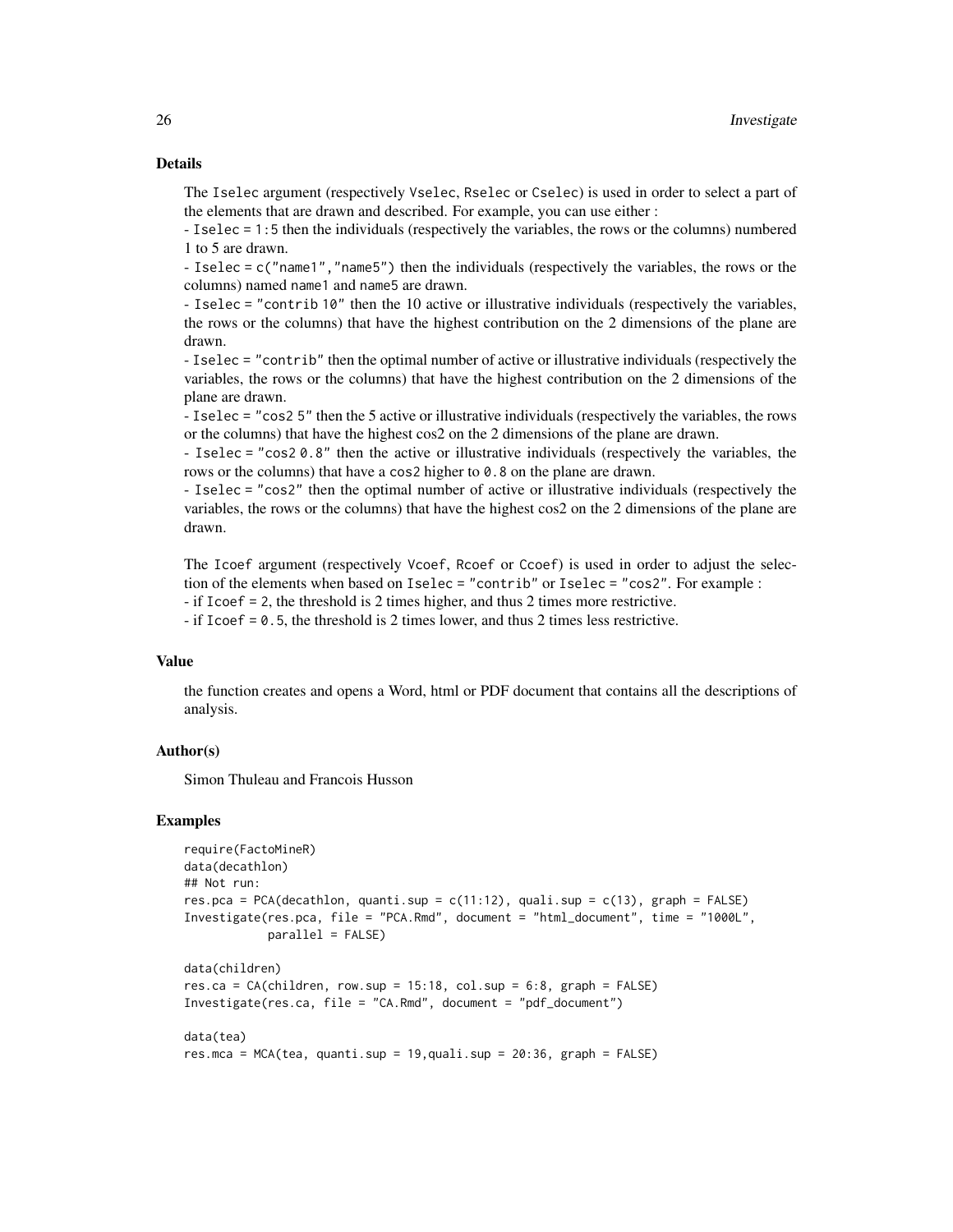#### <span id="page-26-0"></span>outliers 27

```
Investigate(res.mca, file = "MCA.Rmd", document = c("word_document", "pdf_document"))
## End(Not run)
```
outliers *Outliers detection*

# Description

Detection of singular individuals that concentrates too much inertia.

#### Usage

```
outliers(res, file = ", Vselec = "cos2", Vcoef = 1, nmax = 10,
        figure.title = "Figure", graph = TRUE, cex = 0.7, options = NULL)
```
# Arguments

| res          | an object of class PCA or MCA.                                                                                                                                                                                                                                                |
|--------------|-------------------------------------------------------------------------------------------------------------------------------------------------------------------------------------------------------------------------------------------------------------------------------|
| file         | a numerical vector giving the factorial dimensions for with to compute the eigen<br>values calculation.                                                                                                                                                                       |
| Vselec       | the variables to select; see the details section.                                                                                                                                                                                                                             |
| Vcoef        | a numerical coefficient to adjust the variables selection rule; see the details<br>section.                                                                                                                                                                                   |
| nmax         | an integer giving the maximum number of variables to illustrate each outlier (by<br>default 10).                                                                                                                                                                              |
| figure.title | the text label to add before graph title.                                                                                                                                                                                                                                     |
| graph        | a boolean : if TRUE, graphs are plotted.                                                                                                                                                                                                                                      |
| cex          | an optional argument for the generic plot functions, used to adjust the size of the<br>elements plotted.                                                                                                                                                                      |
| options      | a character string that gives the output options for the figures. If NULL, options="r,<br>echo = FALSE, $fig.align = 'center', fig.height = 3.5, fig.width = 5.5"$<br>for linux and Mac and options=" $r$ , echo = FALSE, fig.height = 3.5, fig.width<br>$= 5.5"$ for Windows |

#### Details

The algorithm detects an individual as an outlier if its contribution to the plane if higher to 3 standard deviation.

The Vselec argument is used in order to select a part of the variables that are drawn and described. For example, you can use either :

- Vselec = 1:5 then the variables numbered 1 to 5 are drawn.

- Vselec = c("name1","name5") then the variables named name1 and name5 are drawn.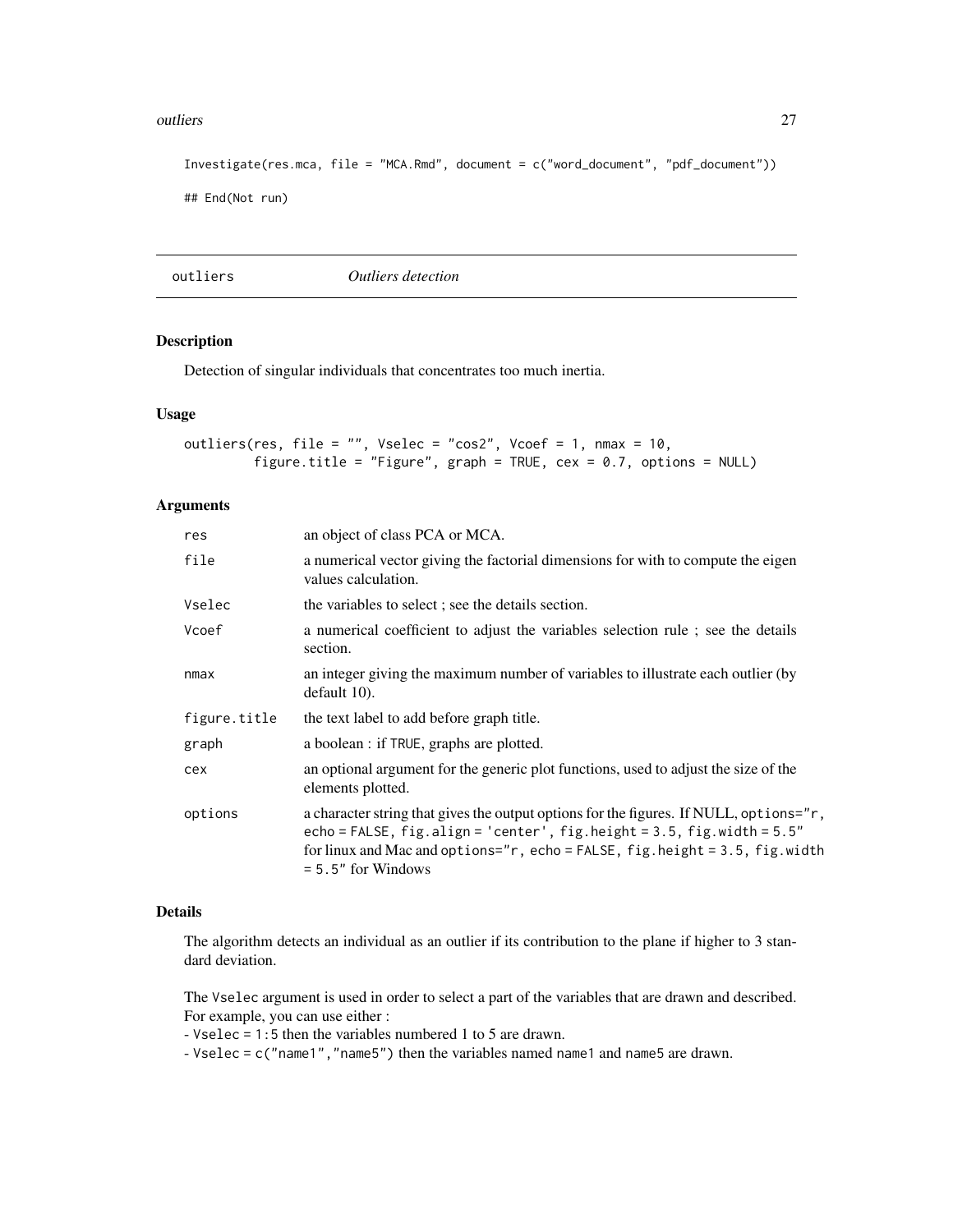<span id="page-27-0"></span>- Vselec = "contrib 10" then the 10 active or illustrative variables that have the highest contribution on the 2 dimensions of the plane are drawn.

- Vselec = "contrib" then the optimal number of active or illustrative variables that have the highest contribution on the 2 dimensions of the plane are drawn.

- Vselec = "cos2 5" then the 5 active or illustrative variables that have the highest cos2 on the 2 dimensions of the plane are drawn.

- Vselec = "cos2 0.8" then the active or illustrative variables that have a cos2 higher to 0.8 on the plane are drawn.

- Vselec = "cos2" then the optimal number of active or illustrative variables that have the highest cos2 on the 2 dimensions of the plane are drawn.

The Vcoef argument is used in order to adjust the selection of the variables when based on Vselec = "contrib" or Vselec = "cos2". For example :

- if Vcoef = 2, the threshold is 2 times higher, and thus 2 times more restrictive.

- if Vcoef = 0.5, the threshold is 2 times lower, and thus 2 times less restrictive.

#### Value

| new.res | the res object without the outliers (they are completely eliminated). |
|---------|-----------------------------------------------------------------------|
| res.out | the res object with the outliers as supplementary individuals.        |
| memory  | the original res object.                                              |
| N       | the number of outliers.                                               |
| ΙD      | the label of outliers.                                                |

#### Author(s)

Simon Thuleau and Francois Husson

# Examples

```
## Not run:
require(FactoMineR)
data(decathlon)
res.pca = PCA(decathlon, quanti.sup = c(11:12), quali.sup = c(13), graph = FALSE)
outliers(res.pca, file = "PCA.Rmd")
```
## End(Not run)

<span id="page-27-1"></span>

readRmd *Read Rmarkdown file*

#### Description

Compile and open a Rmarkdown file.

#### Usage

readRmd(file, document = "html\_document")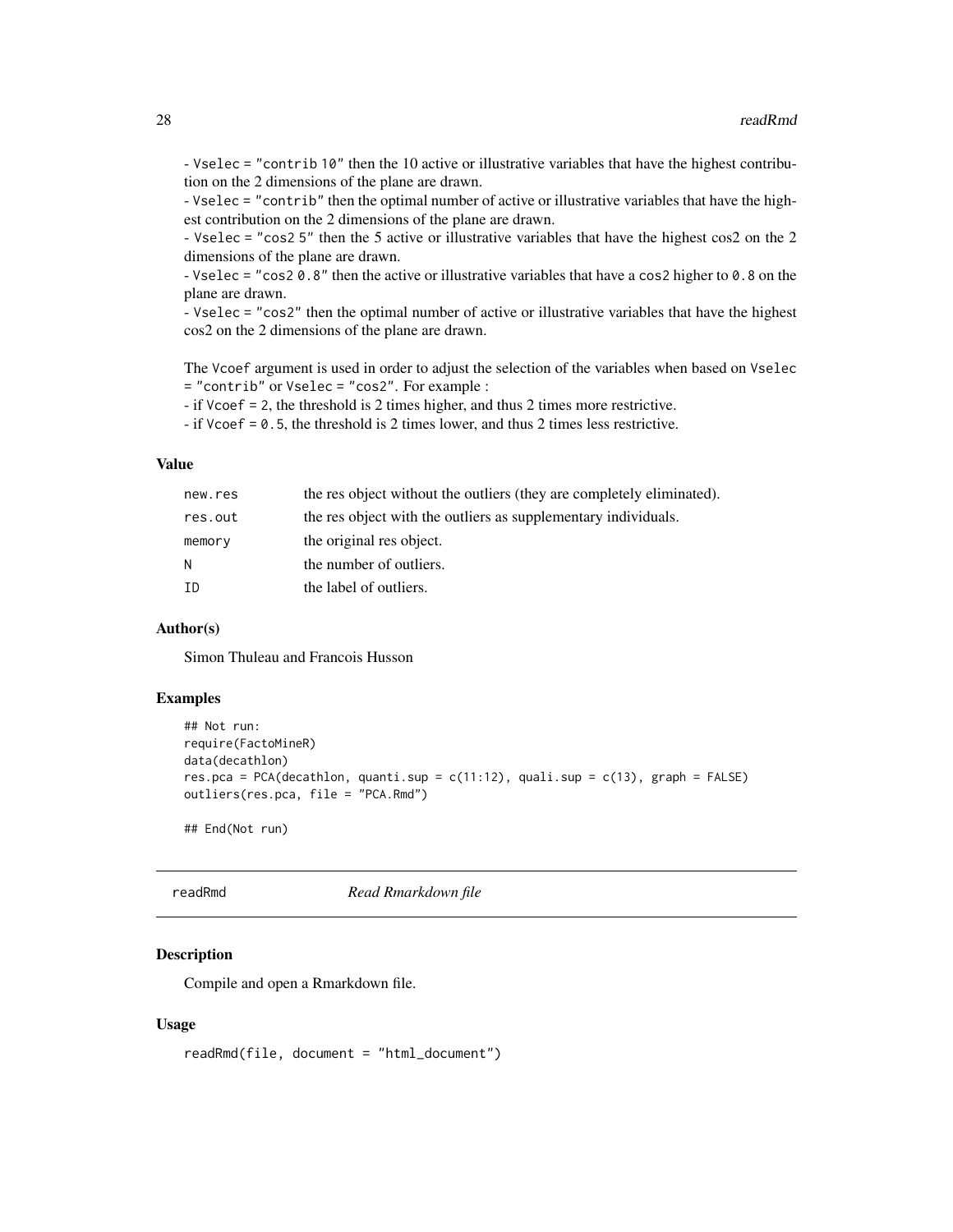# <span id="page-28-0"></span>scriptRmd 29

#### **Arguments**

| file     | the file path where to write the description in Rmarkdown langage. If not speci-<br>fied, the description is written in the console.                                                               |
|----------|----------------------------------------------------------------------------------------------------------------------------------------------------------------------------------------------------|
| document | a character vector giving the document format desired between "word_document",<br>"pdf_document" and "html_document". This have to be any of those indicated<br>in the file config (by createRmd). |

#### Author(s)

Simon Thuleau and Francois Husson

# See Also

[createRmd](#page-4-1), [writeRmd](#page-31-1)

# Examples

```
## Not run:
require(FactoMineR)
data(decathlon)
res.pca = PCA(decathlon, quanti.sup = c(11:12), quali.sup = c(13), graph = FALSE)
create.rmd(res.pca, file = "PCA.Rmd", document = "pdf_document")
readRmd(file = "PCA.Rmd", document = "pdf_document")
data(children)
res.ca = CA(children, row.sup = 15:18, col.sup = 6:8, graph = FALSE)
create.rmd(res.ca, file = "CA.Rmd", document = "html_document")
readRmd(file = "CA.Rmd", document = "html_document")
data(tea)
res.mca = MCA(tea, quanti.sup = 19,quali.sup = 20:36, graph = FALSE)
create.rmd(res.mca, file = "MCA.Rmd", document = c("word_document", "pdf_document"))
readRmd(file = "MCA.Rmd", document = "word_document")
```

```
## End(Not run)
```

| scriptRmd | File script |  |
|-----------|-------------|--|
|-----------|-------------|--|

#### Description

Read the script of a file and return each line as a character chain

#### Usage

```
scriptRmd(file, output = "code.R")
```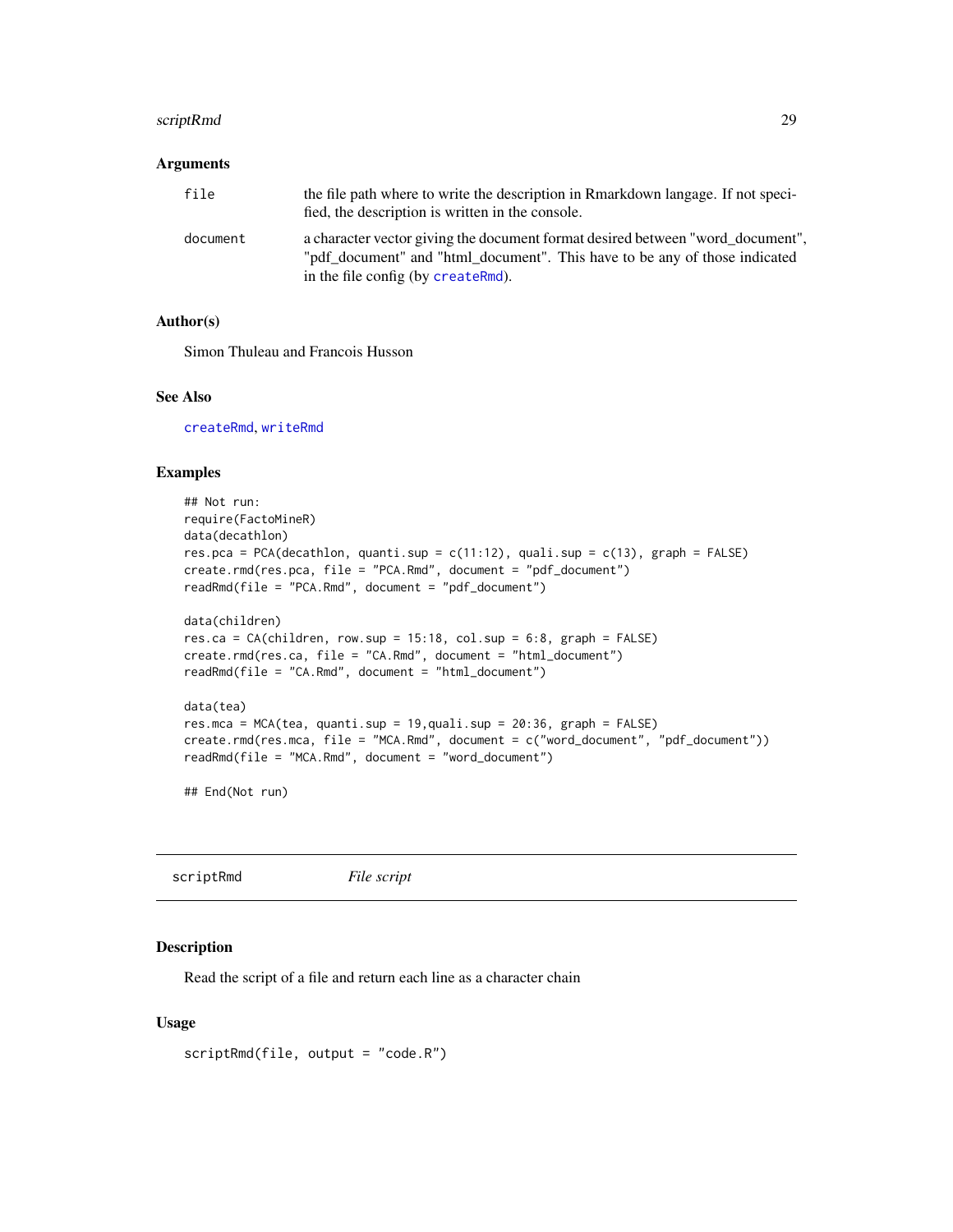<span id="page-29-0"></span>30 selection

#### Arguments

| file   | the file path to read.             |
|--------|------------------------------------|
| output | the file path to write the R code. |

# Author(s)

Simon Thuleau and Francois Husson

#### Examples

```
## Not run:
require(FactoMineR)
data(decathlon)
res.pca = PCA(decathlon, quanti.sup = c(11:12), quali.sup = c(13), graph = FALSE)
create.rmd(res.pca, file = "PCA.Rmd", document = "pdf_document")
scriptRmd(file = "PCA.Rmd")
data(children)
res.ca = CA(children, row.sup = 15:18, col.sup = 6:8, graph = FALSE)
create.rmd(res.ca, file = "CA.Rmd", document = "html_document")
scriptRmd(file = "CA.Rmd")
data(tea)
res.mca = MCA(tea, quanti.sup = 19,quali.sup = 20:36, graph = FALSE)
create.rmd(res.mca, file = "MCA.Rmd", document = c("word_document", "pdf_document"))
scriptRmd(file = "MCA.Rmd")
## End(Not run)
```
selection *Graphical elements selection*

# Description

Select the best elements to plot in a graph

#### Usage

```
selection(res, dim = 1:2, margin = 1, selec = "cos2", coef = 1)
```

| res    | an object of class PCA, CA or MCA.                                                                                                                                                                                                              |
|--------|-------------------------------------------------------------------------------------------------------------------------------------------------------------------------------------------------------------------------------------------------|
| dim    | a 2 dimensional numerical vector giving the factorial dimensions to use for the<br>representation (by default the first plane).                                                                                                                 |
| margin | an integer (by default 1). If equals 1, the function computes on the individ-<br>uals (or rows). If equals 2, the function computes on the active variables (or<br>columns). If equals 3, the function computes on the supplementary variables. |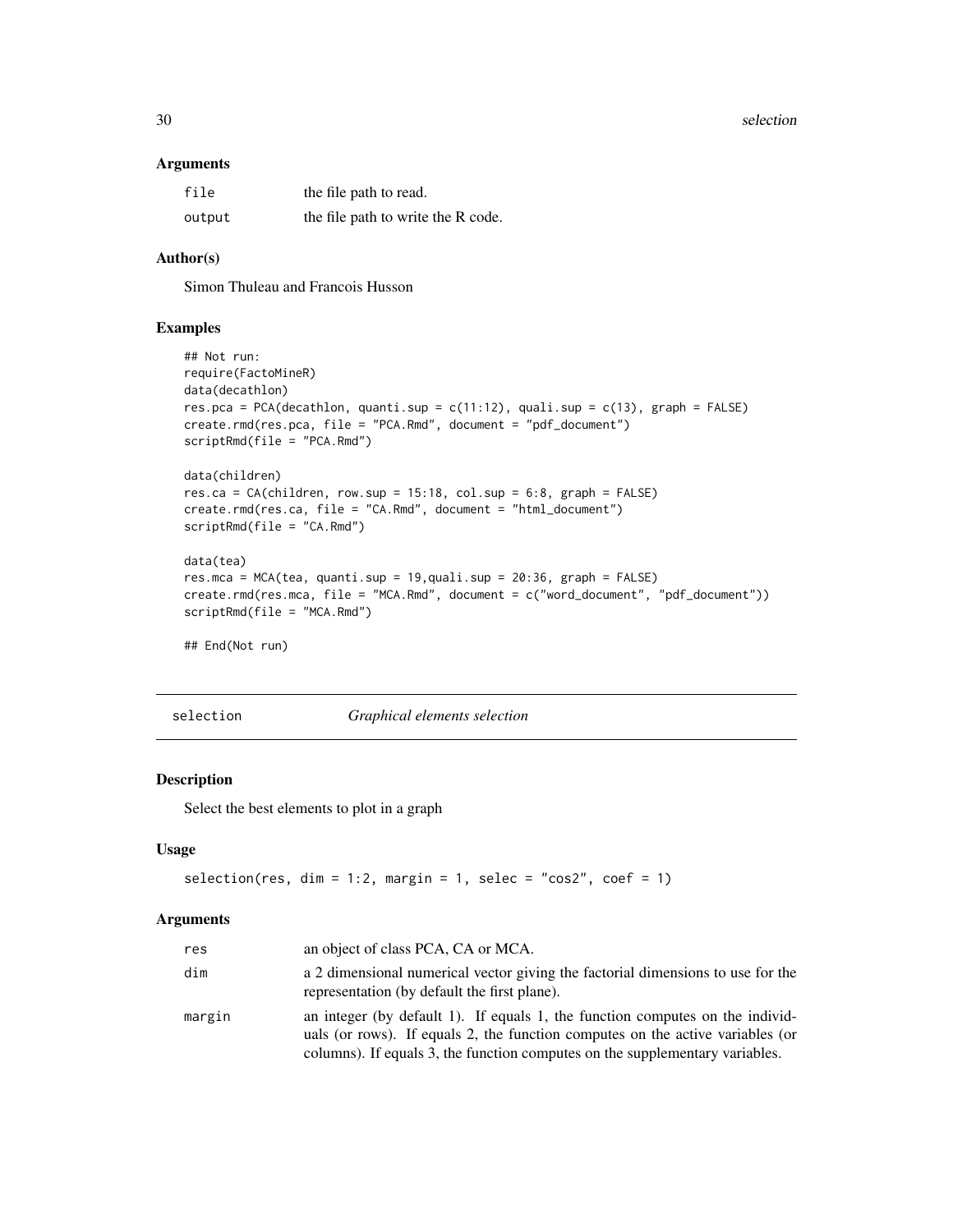<span id="page-30-0"></span>

| selec | the elements to select; see the details section.                               |
|-------|--------------------------------------------------------------------------------|
| coef  | a numerical coefficient to adjust the elements selection rule; see the details |
|       | section.                                                                       |

# Details

The selec argument is used in order to select a part of the elements that are drawn and described. For example, you can use either :

- selec = 1:5 then the elements numbered 1 to 5 are drawn.

- selec = c("name1", "name5") then the elements named name1 and name5 are drawn.

- selec = "contrib 10" then the 10 active or illustrative elements that have the highest contribution on the 2 dimensions of the plane are drawn.

- selec = "contrib" then the optimal number of active or illustrative elements that have the highest contribution on the 2 dimensions of the plane are drawn.

- selec = "cos2 5" then the 5 active or illustrative elements that have the highest cos2 on the 2 dimensions of the plane are drawn.

- selec = "cos2 0.8" then the active or illustrative elements that have a cos2 higher to 0.8 on the plane are drawn.

- selec = "cos2" then the optimal number of active or illustrative elements that have the highest cos2 on the 2 dimensions of the plane are drawn.

The coef argument is used in order to adjust the selection of the elements when based on selec = "contrib" or selec = "cos2". For example :

- if coef = 2, the threshold is 2 times higher, and thus 2 times more restrictive.

- if coef = 0.5, the threshold is 2 times lower, and thus 2 times less restrictive.

#### Value

| drawn      | the elements selected.                      |
|------------|---------------------------------------------|
| what.drawn | the criterion of selection (as a sentence). |

# Author(s)

Simon Thuleau and Francois Husson

#### See Also

[description](#page-5-1)

#### Examples

```
## Not run:
require(FactoMineR)
data(decathlon)
res.pca = PCA(decathlon, quanti.sup = c(11:12), quali.sup = c(13), graph = FALSE)
selection(res.pca, margin = 1, selec = "contrib 10")
```
## End(Not run)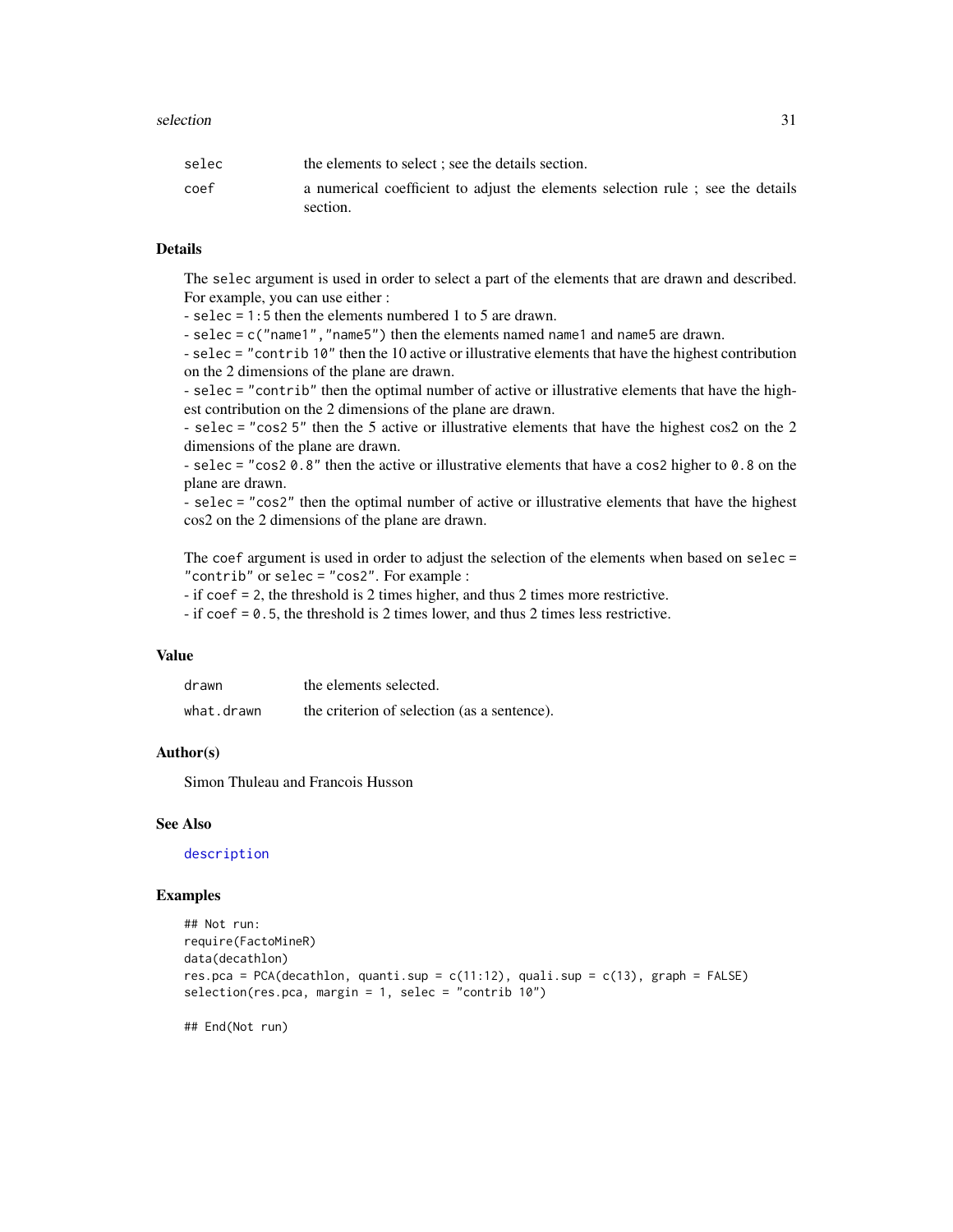<span id="page-31-2"></span><span id="page-31-0"></span>

# Description

Return the class of the factorial object (ie. the kind of analysis performed)

#### Usage

```
whichFacto(res)
```
#### Arguments

res an object of class PCA, CA or MCA.

# Author(s)

Simon Thuleau and Francois Husson

# Examples

```
## Not run:
require(FactoMineR)
data(decathlon)
res.pca = PCA(decathlon, quanti.sup = c(11:12), quali.sup = c(13), graph = FALSE)
whichFacto(res.pca)
```
## End(Not run)

<span id="page-31-1"></span>writeRmd *Write Rmarkdown file*

# Description

Writes text or dumps a variable in a Rmarkdown file, and declares the utilisation and the configuration of a chunk.

# Usage

```
writeRmd(..., file = "", append = TRUE, sep = " ", end = "\n", dump = FALSE,
        start = FALSE, stop = FALSE, options = NULL)
```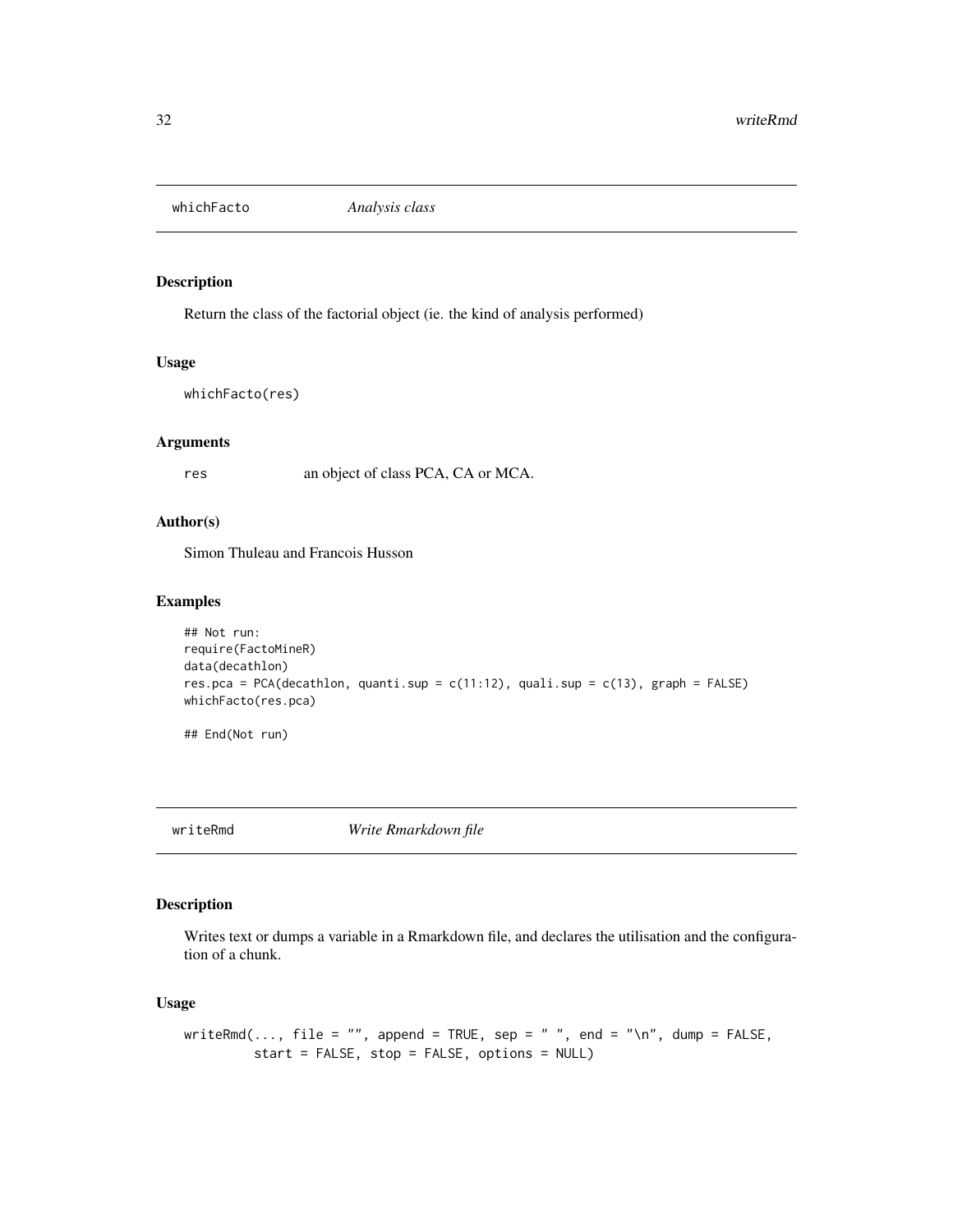#### <span id="page-32-0"></span>writeRmd 33

#### **Arguments**

| $\cdots$ | some R objects or other arguments to pass to the cat function.                                                                            |
|----------|-------------------------------------------------------------------------------------------------------------------------------------------|
| file     | the file path where to write the description in Rmarkdown langage. If not speci-<br>fied, the description is written in the console.      |
| append   | a boolean, if TRUE the text is written at the end of the file. Else it is overwritten.                                                    |
| sep      | a character chain to insert between each element written in the file (by default a<br>blank space).                                       |
| end      | a character chain to add at the end of the text written in the file (by default a line<br>break).                                         |
| dump     | a boolean : if TRUE, the text send to the function is interpreted as a variable<br>name. A dump as to be written in a chunck declaration. |
| start    | a boolean : if TRUE, the text written is preceded by a beginning chunk declara-<br>tion.                                                  |
| stop     | a boolean : if TRUE, the text written is preceded by a ending chunk declaration.                                                          |
| options  | a character chain listing the options to declare for a chunk declaration.                                                                 |

#### Details

To learn about all the possible chunck options, see <https://yihui.org/knitr/options>. Anyway, to declare a R langage chunk, write at least "r" as option.

# Author(s)

Simon Thuleau and Francois Husson

# See Also

[createRmd](#page-4-1), [readRmd](#page-27-1)

# Examples

```
## Not run:
require(FactoMineR)
data(decathlon)
res.pca = PCA(decathlon, quanti.sup = c(11:12), quali.sup = c(13), graph = FALSE)
create.rmd(res.pca, file = "PCA.Rmd", document = "pdf_document")
drawn = selection(res.pca)$drawn
writeRmd(start = TRUE, options = "r, echo = FALSE, fig.align = 'center', fig.height = 3.5,
         fig.width = 5.5", file = "PCA.Rmd", end = "")
writeRmd("drawn", file = file, dump = TRUE)
writeRmd("plot.PCA(res, select = drawn, choix = 'ind', invisible = 'quali', title = '')",
         stop = TRUE, file = "PCA.Rmd")writeRmd("**", figure.title, " - ", "Individuals factor map (PCA)", "**", file = "PCA.Rmd",
         sep = "")## End(Not run)
```